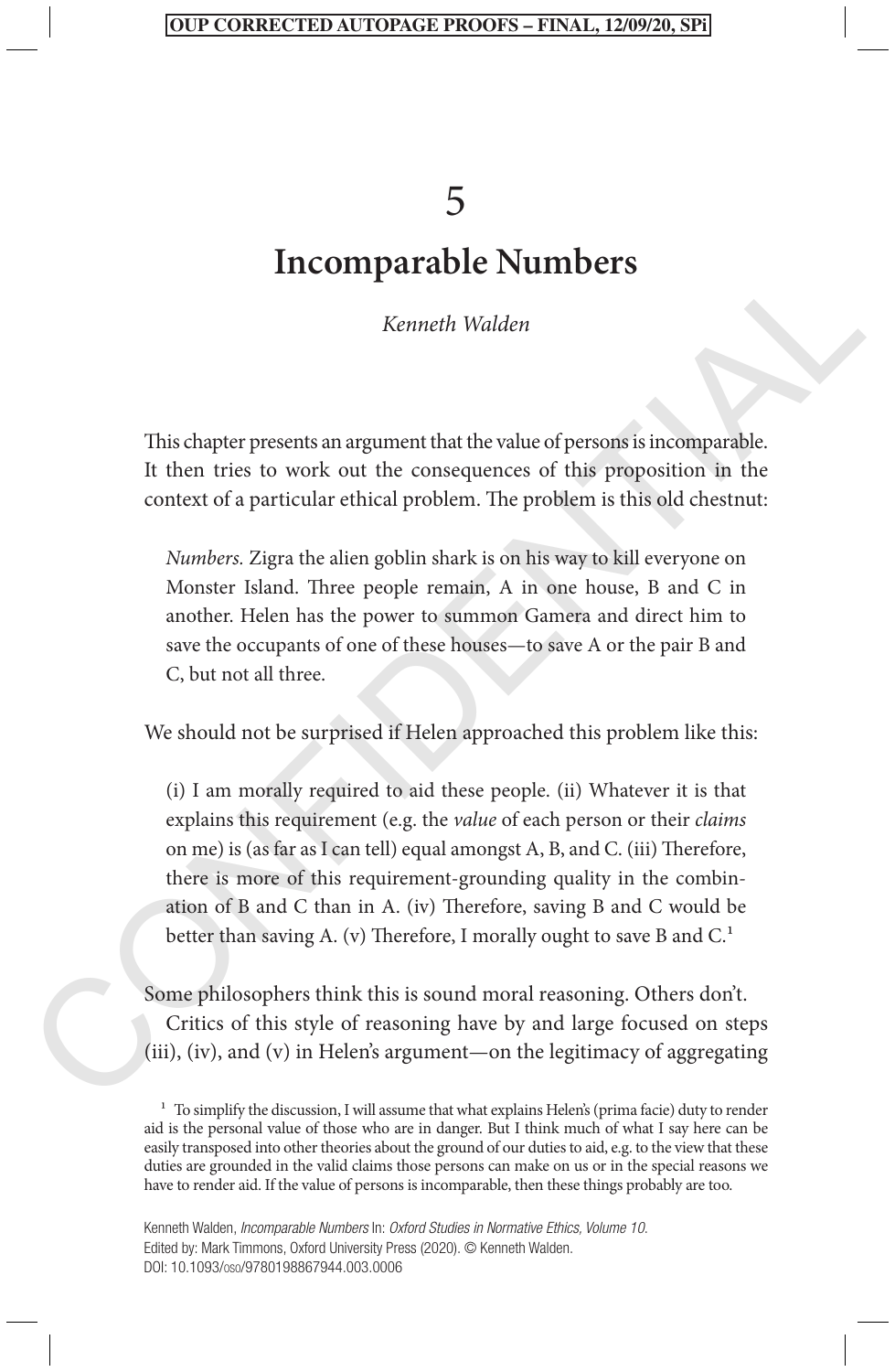#### Incomparable Numbers 107

the value of persons and on the relevance of aggregated value to what Helen morally ought to do. The classic misgiving is that aggregation does not take seriously the "separateness" of persons. As Rawls says:

[Utilitarianism's] view of social cooperation is the consequence of extending to society the principle of choice for one man, and then, to make this extension work, conflating all persons into one through the imaginative acts of the impartial sympathetic spectator. Utilitarianism does not take seriously the distinction between persons.<sup>2</sup>

Unfortunately, this style of objection has proven less than decisive. It is not at all clear how we are supposed to understand the claim that persons are "separate," what it means to take this separateness "seriously," and why aggregative moral theories like utilitarianism fail this test. In particular, it's not clear that there is a gloss on this claim that is at once incompatible with Helen's reasoning and independently plausible. Many commentators have concluded there isn't.<sup>3</sup>

[Utilitarianismis] view of social cooperation is the consequence of extending to society the principle of choice for one man, and then, to make this extension work, conditaing all persons into one through the imaginative Those who despair of making the separateness of persons objection stick but are nonetheless made queasy by Helen's reasoning might consider another, less salient point of resistance. The problem might lie not with the aggregation of personal value that happens in step (iii) but with the comparison of value that takes place in (ii)—with the claim that the persons A, B, and C have *equal value*. Thus, one might insist, the problem with Helen's reasoning is not its failure to respect the separateness of persons per se, but a profound misconstrual of the kind of value persons possess. The value of persons merits a kind of regard—"respect" we could call it—that forbids comparisons. We don't become aware of the mistake in step (ii) immediately because the claim that persons are of *equal* value seems innocuous. Only when we arrive at *in*equalities through aggregation do we start to feel the incipient dread of commodification. But aggregation is not the real culprit (or at least not the only one)—it's the making of comparisons. This is the possibility I consider here.

 $2$  (Rawls 1996: 21–4).

<sup>3</sup> See, for example, (Hirose 2015: 64–88), (Norcross 2009), and (Brink 1993).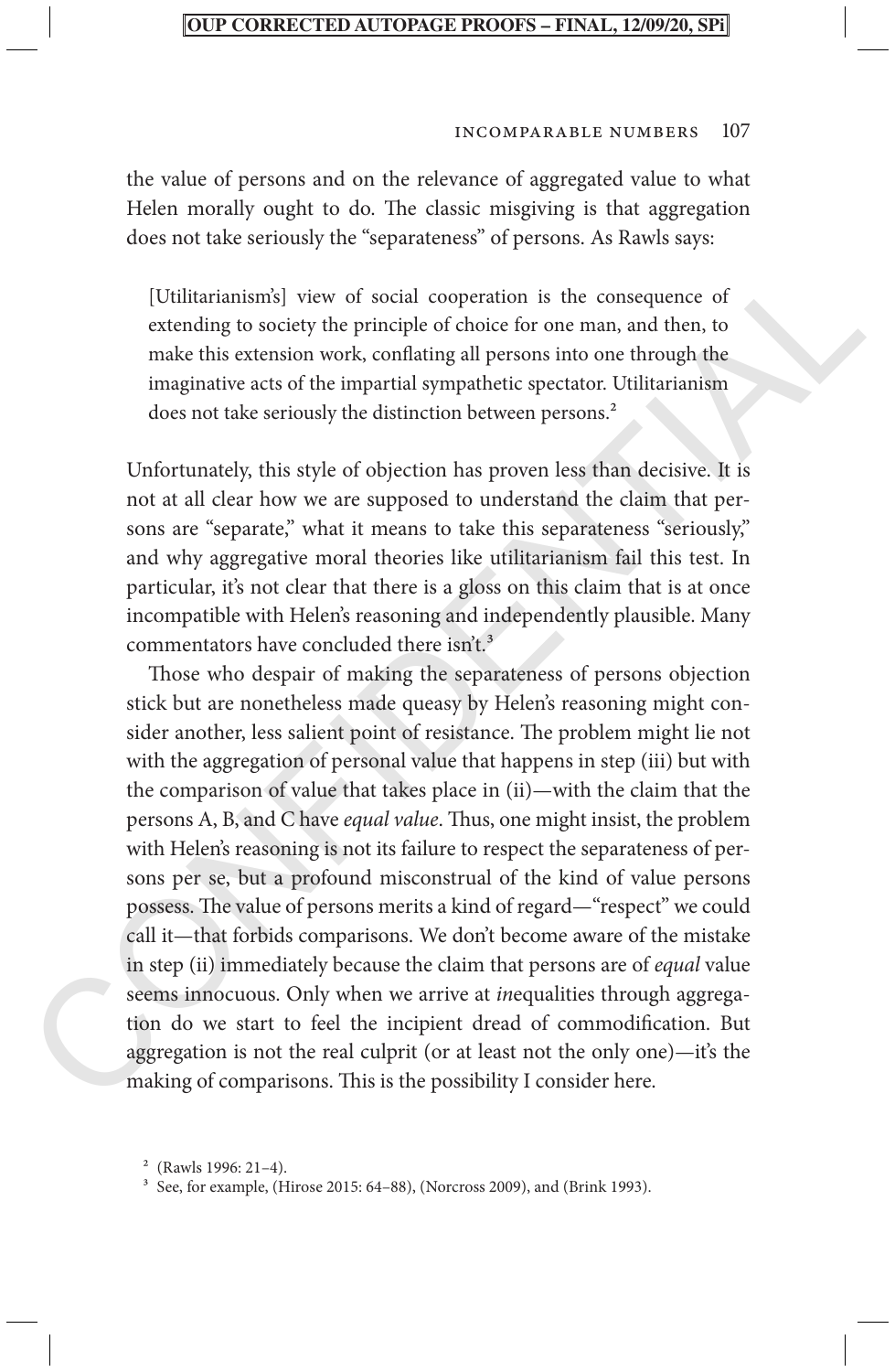#### 108 Kenneth Walden

There are many different claims we might have in mind when we talk about the incomparability of personal values. I will argue for two slightly different theses:

*Moral Incomparability*. For all persons *a* and entities *b*, sound moral reasoning cannot rely on comparisons of the value of *a* to the value of *b*. *Unrestricted Incomparability*. For all persons *a* and entities *b*, sound evaluative reasoning cannot rely on comparisons of the value of *a* to the value of  $b^4$ .

Moral Incomparability. For all persons a and entities b, sound moral reasoning cannot rely on comparisons of the value of a to the value of b.<br>
Unratricted Incomparability. For all persons a and entities b, sound<br>
evaluat Here "entities" ranges over both persons and non-persons, so both theses forbid comparisons of value between persons and *everything else*. (The claim that a person is more valuable than a rock would therefore be defective in the same way as the claim that two persons have equal value.) Both theses are compatible with the truth of the relevant value comparisons since they are claims about the infelicity of comparisons in certain contexts, not about the truth of those claims. This will be quite sufficient for showing the error of Helen's reasoning, however. And of course, the second thesis would easily yield the claim that no value comparison involving persons is true if complemented with the right sort of metaethical view about the dependence of value on valuing.

# **1. Some Preliminary Arguments**

Beyond the groping intuitions surveyed a moment, is there any reason to doubt that we can compare value of persons the same way we compare the length of battleships, the size of continents, or any other pair of quantities? One provocative argument comes from John Taurek. When confronted with a choice between saving five equally valuable objects from a fire or one object, Taurek says that he would save the five. Why would he do

<sup>4</sup> Traditionally, incomparability has entailed the failure of three comparison relations: greater-than, less-than, and equal-to. Ruth Chang (2002) has argued that there is a fourth such relation, that of being "on a par." I'm sympathetic to Chang's position, but I don't believe anything I say here is sensitive to the question of whether comparability encompasses three or four relations. In particular, at no point do I argue from the failure of each of the three traditional relations to incomparability.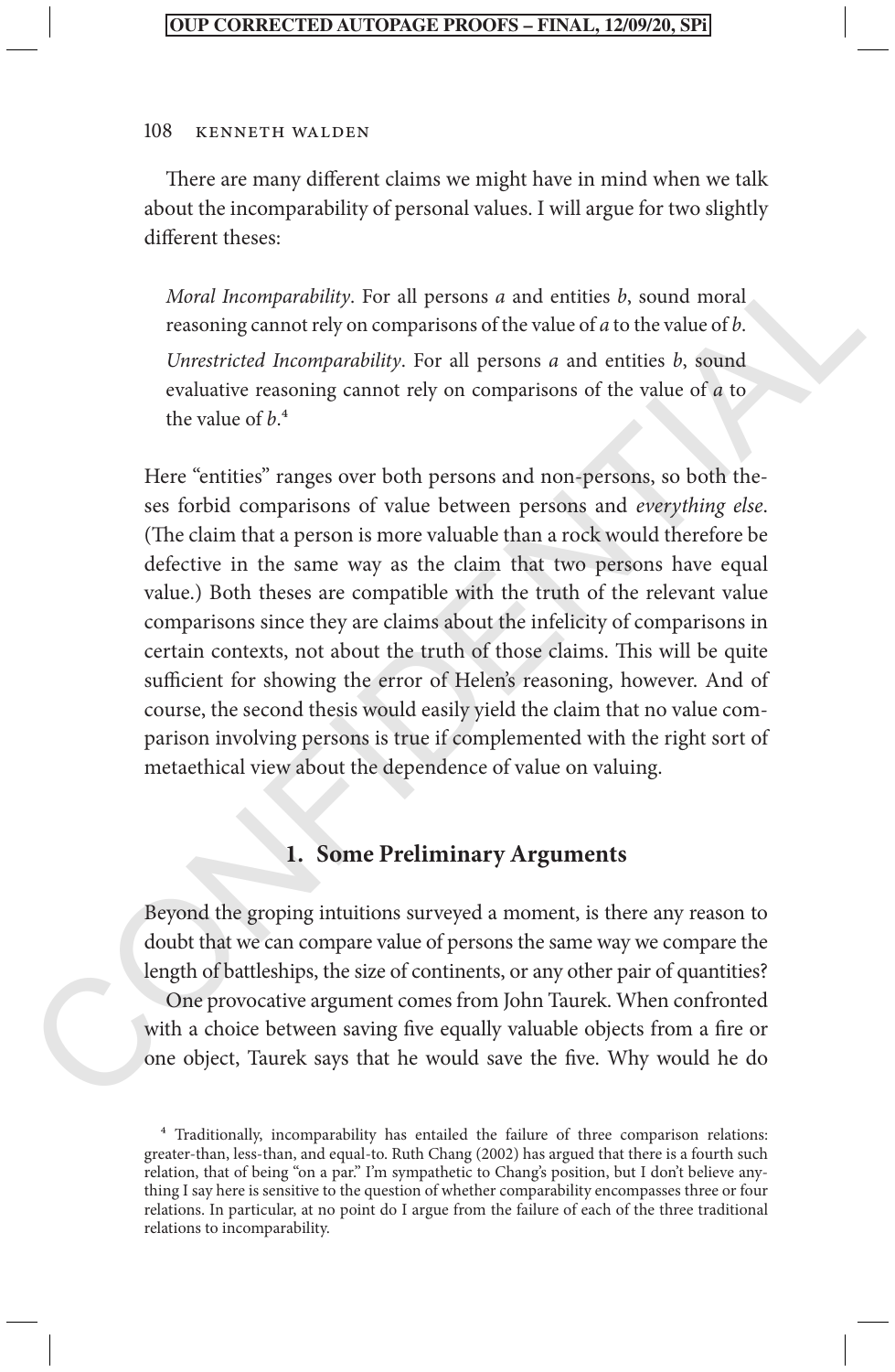#### Incomparable Numbers 109

this? "Because the five objects are together five times more valuable in my eyes than the one." But things are different with persons, as he explains:

When I am moved to rescue human beings from harm in situations of the kind described, I cannot bring myself to think of them in just this way. I empathize with them. My concern for what happens to them is grounded chiefly in the realization that each of them is, as I would be in his place, terribly concerned about what happens to him. It is not my way to think of them as each having a certain objective value, determined however it is we determine the objective value of things, and then to make some estimate of the combined value of the five as against the one. (Taurek 1977: 306–7)

When I am moved to rescue numan benng prom harm numatutons of<br>the kind described, I cannot bring myself to think of them in just this<br>sysy. I empathize with them. My concern for what happens to them is<br>grounded chiefly in Here Taurek offers a conception of moral concern that seems incompatible with interpersonal comparisons. If moral concern is a species of empathy, then in cases where the stakes are very high, moral concern will involve an overwhelming interest in the well-being of whomever I am presently empathizing with, an interest so strong that it blots out all other concerns. The claim that each person has on us while empathizing with them in this fashion will then be so great that all other claims will seem negligible. If this is right, then in a case like Helen's, moral concern will cycle between being utterly consumed by the needs of one person, then another, and then another. But there will be no point of view from which these overwhelming claims can be reconciled. There is something compelling about Taurek's suggestion that full-blooded moral concern involves a total investment in another individual, even if that investment is paralyzing. But there are also familiar reasons to balk at the idea that moral concern is unreconstructed empathy. Empathy must be "corrected," to use Hume's term, by a more impartial point of view for it to qualify as moral judgment, lest we end up thinking our servant the moral equal Marcus Brutus. And this "correction" seems like exactly the sort of perspective from which aggregation may appear appropriate.

Another way of approaching the issue comes from Kant, who offers this highly compressed argument:

Nothing can have a worth other than that which the law determines for it. But the lawgiving itself, which determines all worth, must for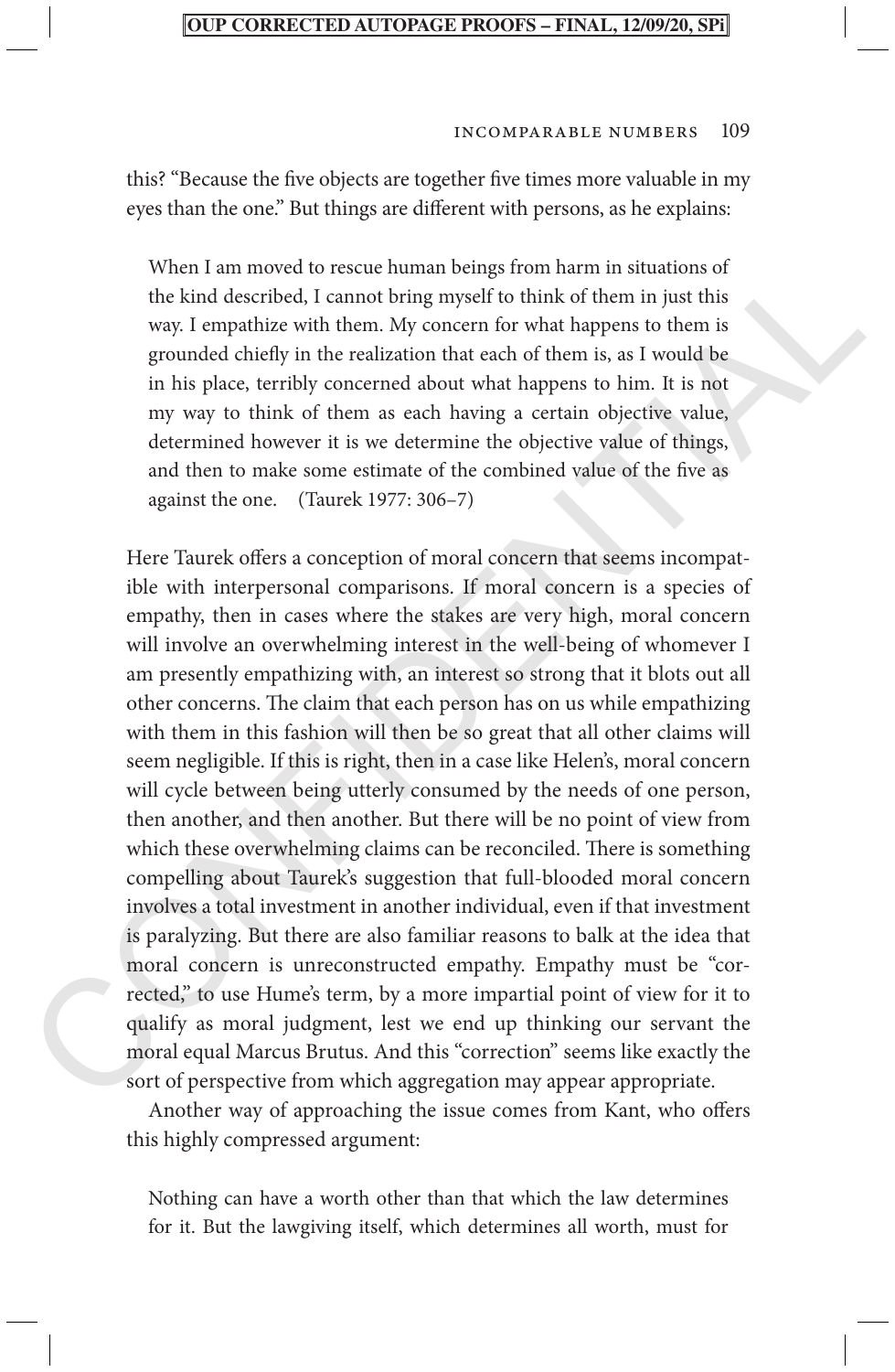#### 110 Kenneth Walden

that very reason have a dignity, that is, an unconditional, incomparable worth; and the word respect alone provides a becoming expression for the estimate of it that a rational being must give.

(*Groundwork* 4: 436)

What does Kant mean by "incomparable worth"—is he endorsing one of our theses?<sup>5</sup> David Velleman thinks so:

(Crountabors: 4:456)<br>
University (Crountabors: 4:456)<br>
Universety<sup>25</sup> David Velleman thinks so:<br>
Kant believes that each person has a dignity in virtue of his rational<br>
nature, and hence that all persons should be judged Kant believes that each person has a dignity in virtue of his rational nature, and hence that all persons should be judged to have the same value. What he denies is that comparing or equating one person with another is an appropriate way of responding to that value. The value that we must attribute to a person imposes absolute constraints on our treatment of him, thus commanding a motivational response to the person in and by himself. And the constraints that it imposes on our treatment of the person include a ban on subjecting him to comparisons.<sup>6</sup>

I am in complete agreement with these claims, but as far as I can tell neither Kant nor Velleman offers much of an argument to support them. At first pass, the quote from Kant could be reconstructed like this:

- 1. The law determines the worth of everything.
- 2. Persons are lawgivers.
- 3. Therefore, persons have incomparable worth.

But this is a non sequitur. Why should anything about incomparability follow from the dependence of value on persons *qua* lawgivers? Velleman suggests that conceiving of personal value as incomparable solves certain problems about the nature and demands of love, but this is a highly circumstantial case. I would like to have something more direct.

The conception of value that Velleman relies upon—"to be valuable is to be worthy of being valued in some way"—is also defended by

<sup>5</sup> There are some reasons to doubt that Kant held one of the strong theses I stated above. For discussion see (Hill 1980).

<sup>6</sup> (Velleman 1999: 102). Also see (Velleman 2008: 48).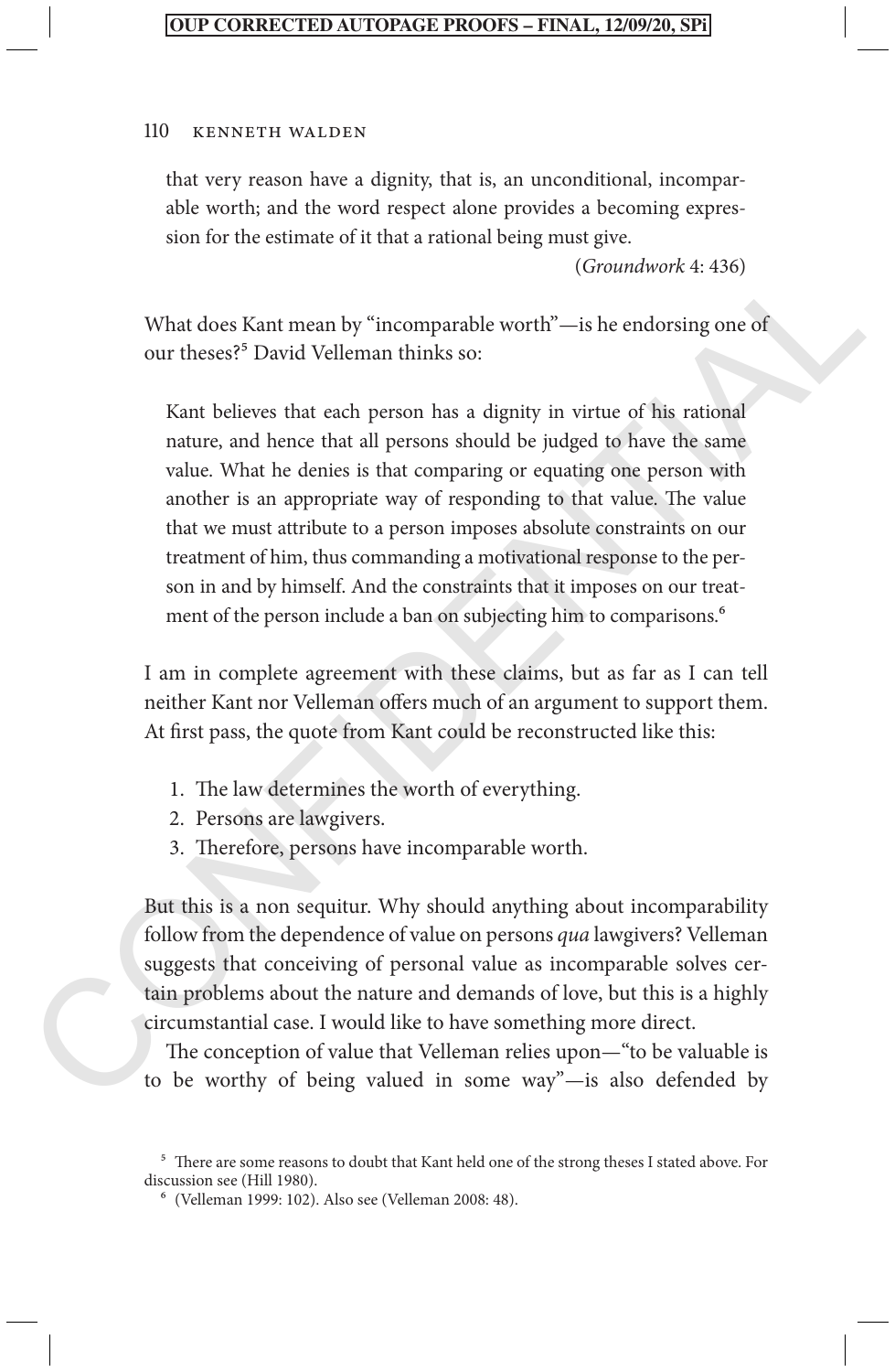#### Incomparable Numbers 111

Will be trational. Hrst, comparisons may be pointicss, as is the propertion of comprehensively ranking all works of art in terms of their intrinsic<br>aesthetic value.<sup>98</sup> Scoond, there are instances where we should refrain<br>f Elizabeth Anderson. On such a view, values are comparable just in case they are worthy of being compared, just in case it is rational to compare them.7 Anderson has suggested some reasons why some comparisons will be irrational. First, comparisons may be pointless, as is "the project of comprehensively ranking all works of art in terms of their intrinsic aesthetic value."8 Second, there are instances where we should refrain from comparisons because "it makes sense to leave room for the free play of nonrational motivations like whims and moods."9 Finally, there are times when the comparison of two goods would be utterly incoherent because they are so different, for example between a friendship and the life of one's mother. We might reasonably hope that we could give an argument along these lines in support of the claim that the value of persons is incomparable. But that seems unlikely. It is not pointless for Helen to seek a comparison between the value at stake in her conundrum. Nor is it important for her to leave room for the free play of her whims and moods. Nor are the values at stake in interpersonal value comparisons so different as to make comparison incoherent; they are values of exactly the same species. So Anderson's strategies seem to be of little help for establishing the incomparability we are after.

In this section I have summarized some possible arguments for the incomparability of personal value—inspired if not quite endorsed by the likes of Taurek, Kant, Velleman, and Anderson—and found each wanting. I now turn to my own version of the argument.

# **2. Rigid Activities and Comparability**

Value comparisons involving one's friends can seem quite tasteless. Special relationships may therefore be a useful starting point for our questions about comparability. Joseph Raz, for example, suggests that special relationships exhibit "constitutive" incomparability:

Certain judgments about the non-comparability of certain options and certain attitudes to the exchangeability of options are constitutive

<sup>7</sup> (Anderson 1993: 47ff). <sup>8</sup> (Anderson 1997: 100). <sup>9</sup> p. 91.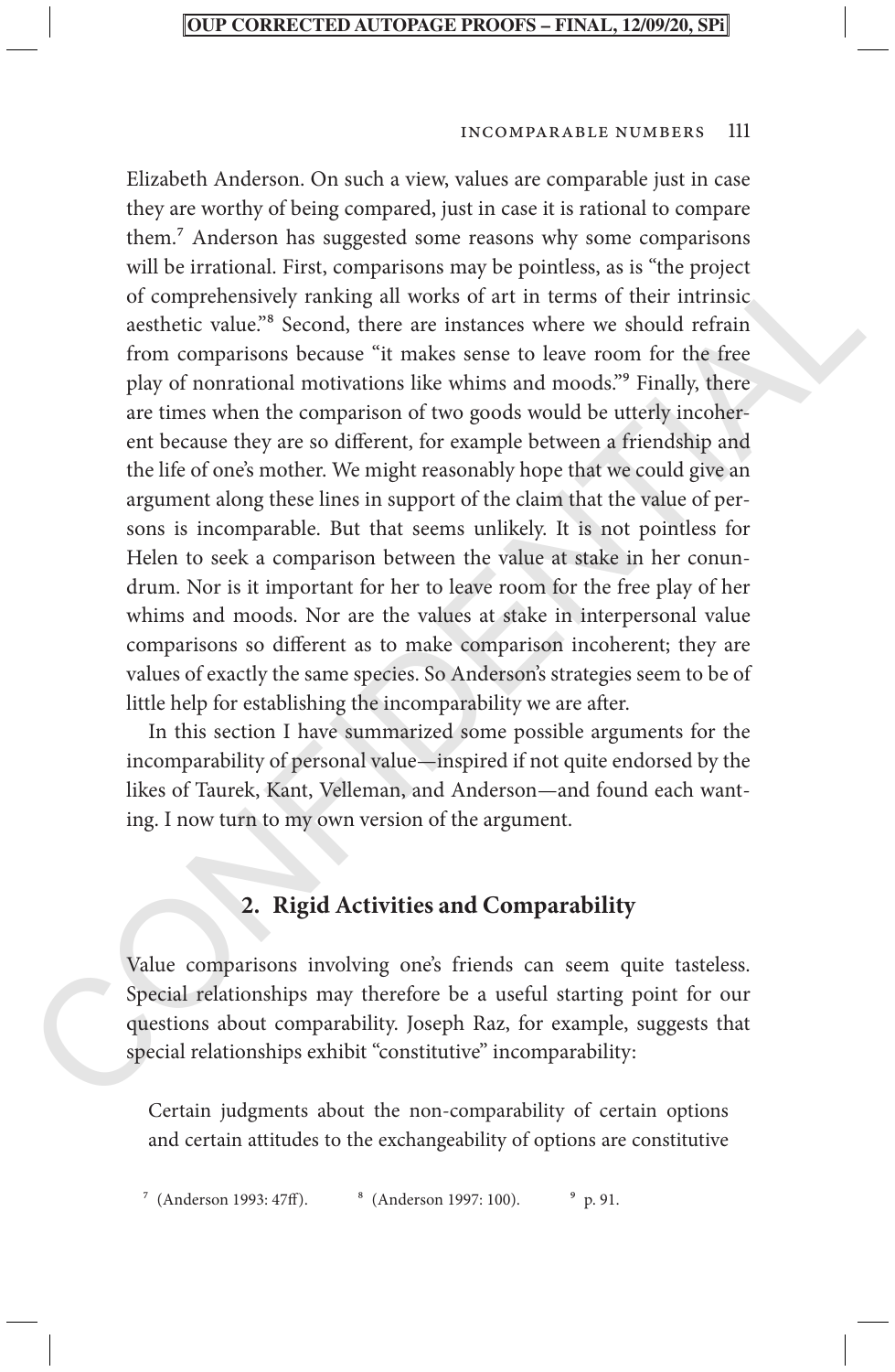of relations with friends, spouses, parents, etc. Only those who hold the view that friendship is neither better nor worse than money, but is simply not comparable to money or other commodities are capable of having friends. Similarly only those who would not even consider exchanges of money for friendship are capable of having friends.<sup>10</sup>

As a description of our relationships, this strikes me as credible.<sup>11</sup> It also suggests that the incomparability of certain values may be explained not so much by features of the value in itself, but by the structure of an activity or relationship in which that value is embedded. Friends are of incomparable worth because of the nature of friendship. Romantic partners are of incomparable worth because of the nature of love.<sup>12</sup>

navny frends, Sminary only moss who would not even consider a<br>exchanges of money for friendships, this strikes me as credible.<sup>11</sup>-It also<br>suggests that the incomparability of certain values may be explained not<br>so much b In fact, I think the sorts of activities that occasion incomparability are not especially rare. Suppose you and I decide to spend the afternoon sailing. "Just you and me on the high seas," I say. So understood, *our sail* is a collective activity. It is not something that each of us does individually or in parallel, but something that we do together. Moreover, each of us is an essential component of this activity, of our sailing together. It wouldn't be *our* sail if you were replaced by your nephew at the last minute. And this seems to make certain comparisons of value defective. Suppose I ask, "who would be better vis-à-vis our sail, you or Captain Bligh?" or, "which would have more value in the context of our sail, you or a thousand dollars?" These questions sound bad because they represent speech acts that cannot be performed in the stated context. I can of course think that Captain Bligh would be a better sailing partner in a general sense, but this is a question entertained as part of a more general inquiry about sailing. It's nonsense to say that he would be a better partner for our sail, since he couldn't be a part of *our* sail. Thus you are not an apt object for comparison at all when it comes to our sail because you are a constituent part of that activity.

<sup>10</sup> (Raz 1986: 352). Here Raz only mentions comparisons between persons and non-persons, but I'll read him as forbidding person–person comparisons as well.

 $11$  Though see (Chang 2001).

<sup>&</sup>lt;sup>12</sup> These features of love and friendship suggest an argument similar to the one I offer here. Maybe these relationships are more closely allied with moral concern than we usually acknowledge and so the incomparability that features in them ends up having moral significance. Kieran Setiya (2014) pursues an argument like this.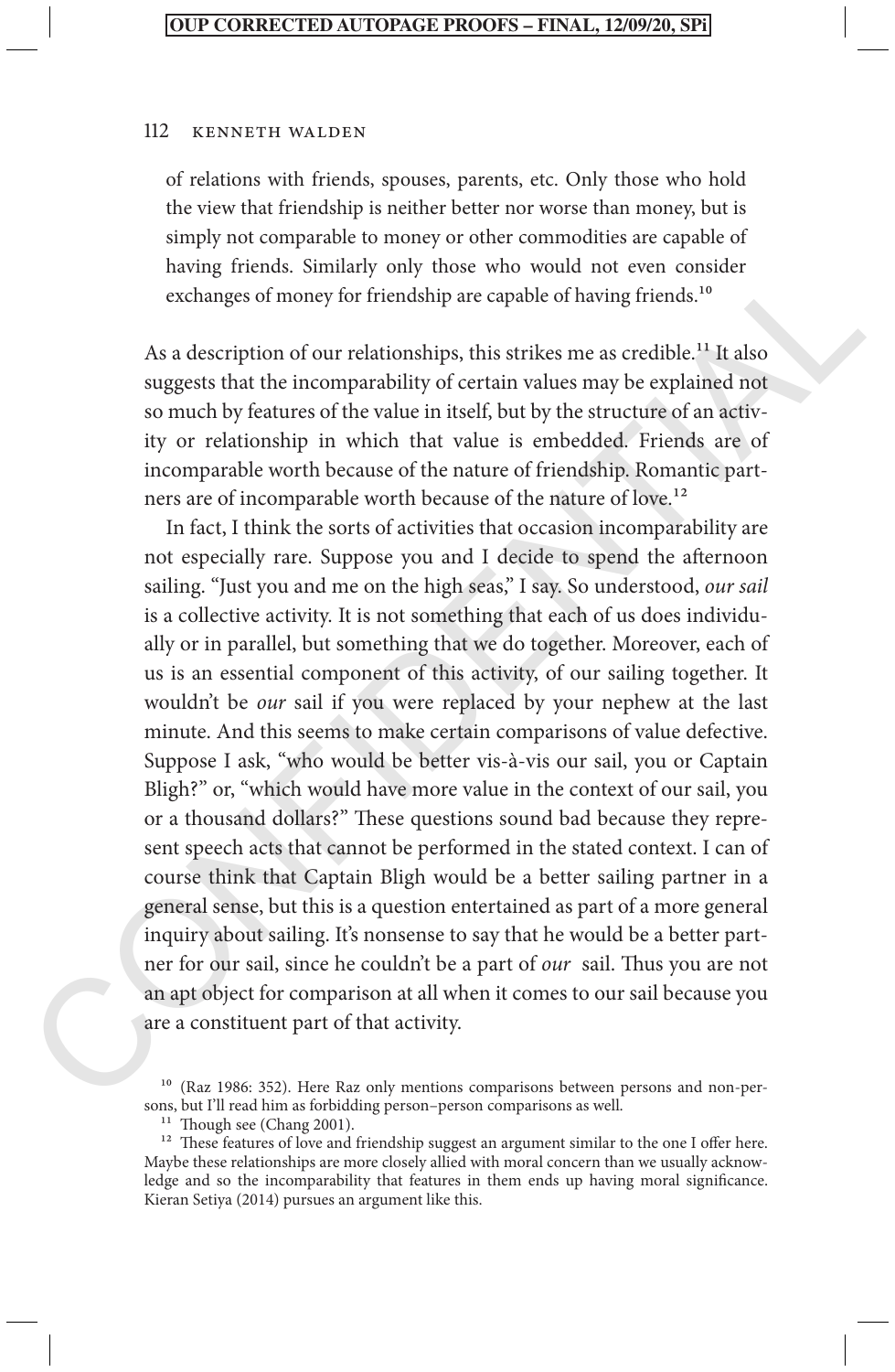#### Incomparable Numbers 113

(What about—the reader may ask—the question of who is more valuable in the context of our sail, you or me? I agree that this sounds sensible on first inspection, but I think this comparison is also defective for reasons that will become apparent shortly. I suspect that the reason it sounds felicitous is that we surreptitiously substitute the perfectly good question, "who contributes more to our sail, me or you?" for the problematic, "who has more value for our sail, me or you?")

Our sail is an example of what I will call a rigid activity. A rigid activity is a collective activity constituted by particular persons. Sailing together is not a rigid activity since lots of different groups of people could constitute a sailing trip. But adding an "our" in front makes a token of this type rigid: *our sail* can only be undertaken by *us*. Particular loving relationships and friendships are also rigid activities. My marriage wouldn't be my marriage if it involved anyone but me and my wife. By contrast, the activities of the Boston Red Sox and the New York Philharmonic are not rigid.

for reasons that will become apprent shortly. I suspect that the resonot that can be some solutions is that we surreptitiously substitute the perfectly good question, "who contributes more to our sail, me or you?" for the In a way, this point is perfectly uninteresting. Of course our sail can only be undertaken by us, so I can't compare your merit to Captain Bligh's for the purposes of our sail. But love and friendship seem special somehow, special in a way that our sail is not. My hypothesis is that this specialness is explained by the centrality of these activities in our lives. I cannot make comparisons involving your value with respect to our sail, but I can very easily step out of this activity to make such a comparison. I can ask about your value relative to the more generic project of sailing. I can ask about your value as a companion for the afternoon. In the grand scheme of my life, our sail means very little to me, and so the prohibitions on comparison afforded by that activity are correspondingly small. But it's plausible that it is part of the nature of love and friendship that we cannot suspend these activities so easily. It is very difficult for me to deliberatively "step outside" of my marriage and reason in a way that is unstructured by its demands because my marriage forms an essential part of my identity. I am who I am because of this marriage, so I cannot prescind from its demands as readily as I can from the demands of our sail.<sup>13</sup> On the picture I am offering, then, the

<sup>&</sup>lt;sup>13</sup> This identity-fixing function is a key component of Frankfurt's (2008) account of love.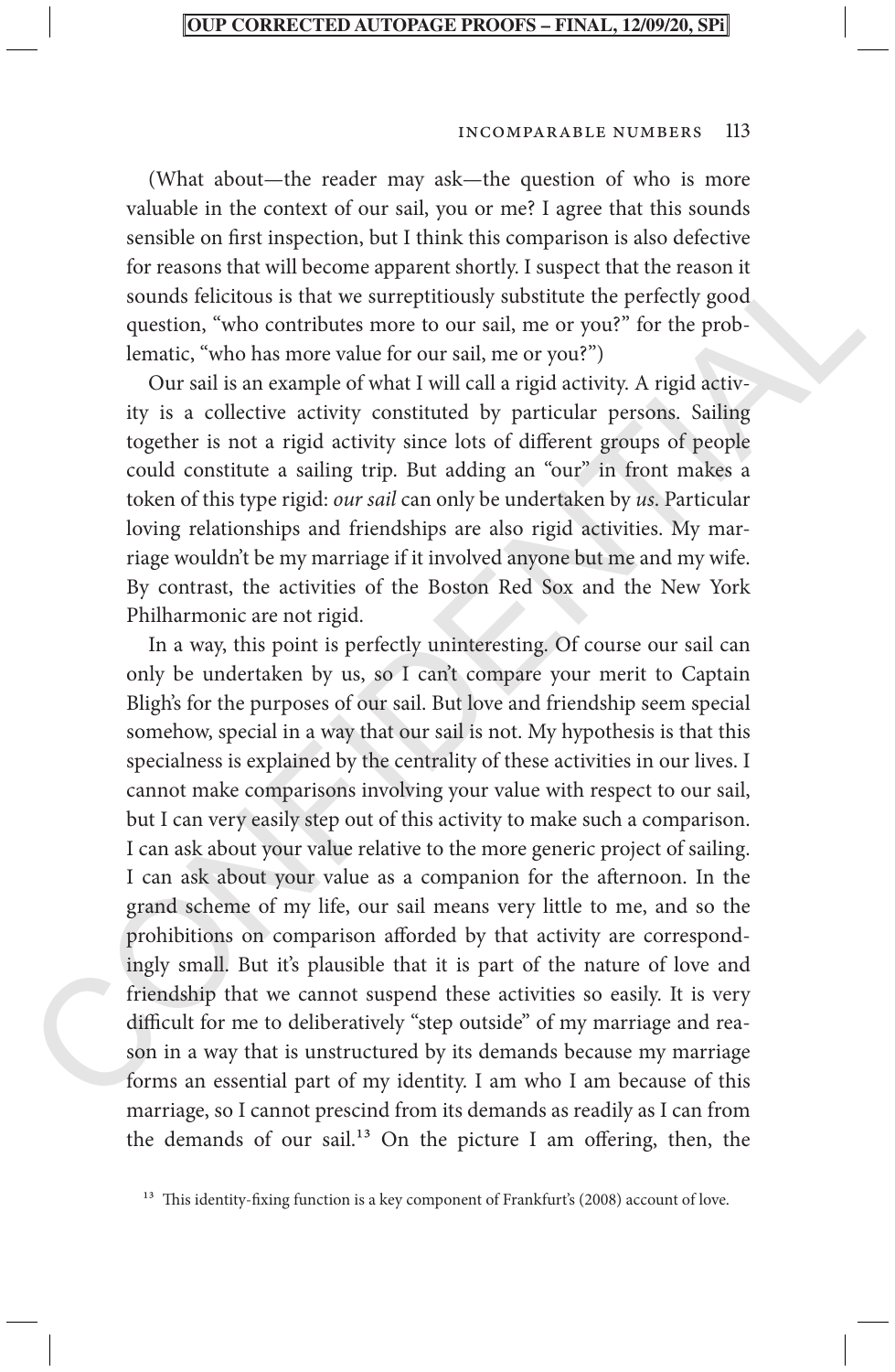#### 114 Kenneth Walden

constitutive incomparability Raz identifies in love and friendship is not a brute feature of those relationships. It follows from two separate elements: their rigidity and their role in one's practical identity.

I am not primarily interested in defending Raz's claim. I offer this hypothesis about love and friendship as a way of corroborating, indirectly, the thesis that my argument turns on.

*Rigidity Thesis*. Comparisons of value concerning the constituent members of rigid activities are defective in the context of those activities.

The examples of love, friendship, and our sail offer some modest support for this thesis, but I want to now offer a more direct argument for the claim.

I am not primariny interested in declenaing kazs taim. I other this phypothesis about low and friendship as a way of corroborating, indirectly, the thesis that my argument turns on.<br>  $\frac{1}{2}$   $\frac{1}{2}$   $\frac{1}{2}$   $\frac{1}{2}$ The crucial premise in this argument is a form of internalism about value comparisons.14 Comparisons of value are not merely descriptive claims. Thinking that myrrh is more valuable than frankincense is not just an idle observation about the relative magnitude of two quantities. The point of these comparisons is to guide our behavior in relation to the two items, so there must be practical implications for my accepting a comparative value claim. These implications can be made manifest in imagined choices, as Mill says about pleasure:

If I am asked, what I mean by difference of quality in pleasures, or what makes one pleasure more valuable than another, merely as a pleasure, except its being greater in amount, there is but one possible answer. Of two pleasures, if there be one to which all or almost all who have experience of both give a decided preference.<sup>15</sup>

If I say that myrrh is ten times more valuable than frankincense but take only frankincense and no myrrh in my burglary of the unusual gifts store, then we have a reason to think something has gone wrong: I was insincere in my declaration, I meant "valuable to others but not to me," or I am

<sup>&</sup>lt;sup>14</sup> Of the sort frequently cited by non-cognitivists about value judgments, e.g. (Blackburn 1998: 70).

<sup>15</sup> (Mill 1863: ch. 2, para. 5).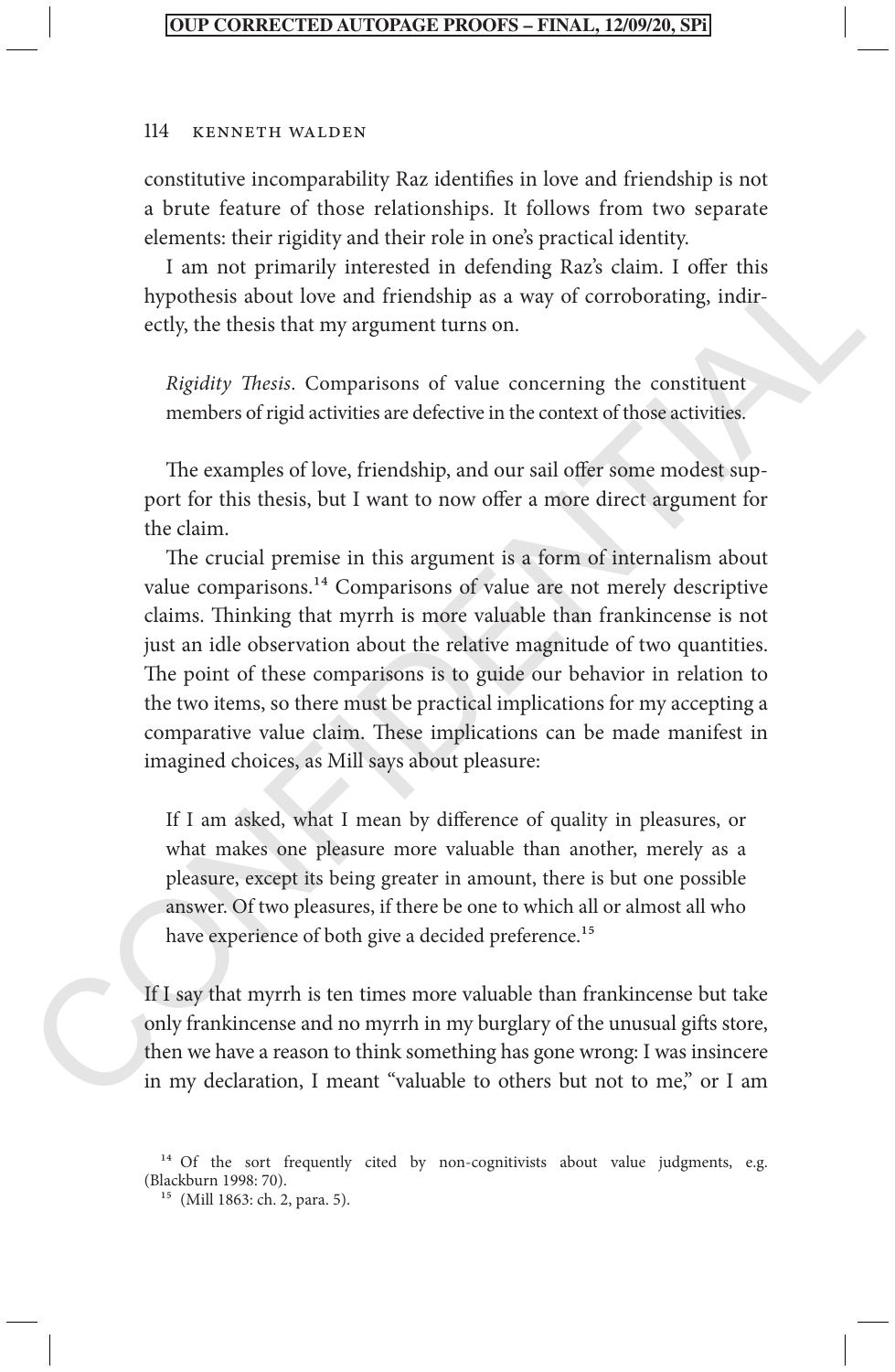#### Incomparable Numbers 115

irrational. It is hard to say what, exactly, I commit myself to in saying that myrrh is more valuable than frankincense, and it would certainly be a mistake to insist on a reduction of value comparisons to particular patterns of preference or dispositions to choose. Nonetheless, without *some* implications for our dispositions to choose when forced to, the comparison can look pseudo-evaluative: not concerning value but some impostor.

The practical implications for value comparisons can be summarized by what I will call exchange principles. These principles will specify under which circumstances the agent averring the comparison would accept an exchange of one combination of the items being compared for another: when they would accept *m* grams of myrrh and *n* grams of frankincense for *r* grams of myrrh and *s* grams of frankincense.

terns of pretector or dispositions to choose. Nentheless, without *some*<br>implications for our dispositions to choose when forced to, the compari-<br>son can look pseudo-evaluative: not concerning value but some impostor.<br>The (Why—one might object—must the relevant principle be about *exchange*? Doesn't this rely on a narrow conception of what it means to value something? Why can't the value comparison, "person A is more valuable than person B" commit one to a principle that has nothing to do with "having" A or B—for example to one about systematically favoring the satisfaction of A's ends over the satisfaction of B's? The problem with this proposal is that these alternative ways of cashing out the practical consequences of value comparisons don't succeed in tracking what is distinctive about those comparisons. The candidate principle just suggested, for example, is something I could adhere to whatever I think about the relative value of A and B.)

I want to avoid saying much about which exchange principles are associated with particular value comparisons, since the connection will likely be mediated by the panoply of other value judgments the agent entertains and may end up being very complicated. All I need to claim is that for value comparisons to avoid being pseudo-evaluative, they must commit us to *some* principles that specify the conditions under which we would exchange one plurality of a thing for another. This is my first premise:

1. Averring a comparison of value concerning *x* commits one to accepting various exchange principles involving *x*.

Exchange principles concern what one would exchange under certain circumstances. They therefore presuppose that certain configurations of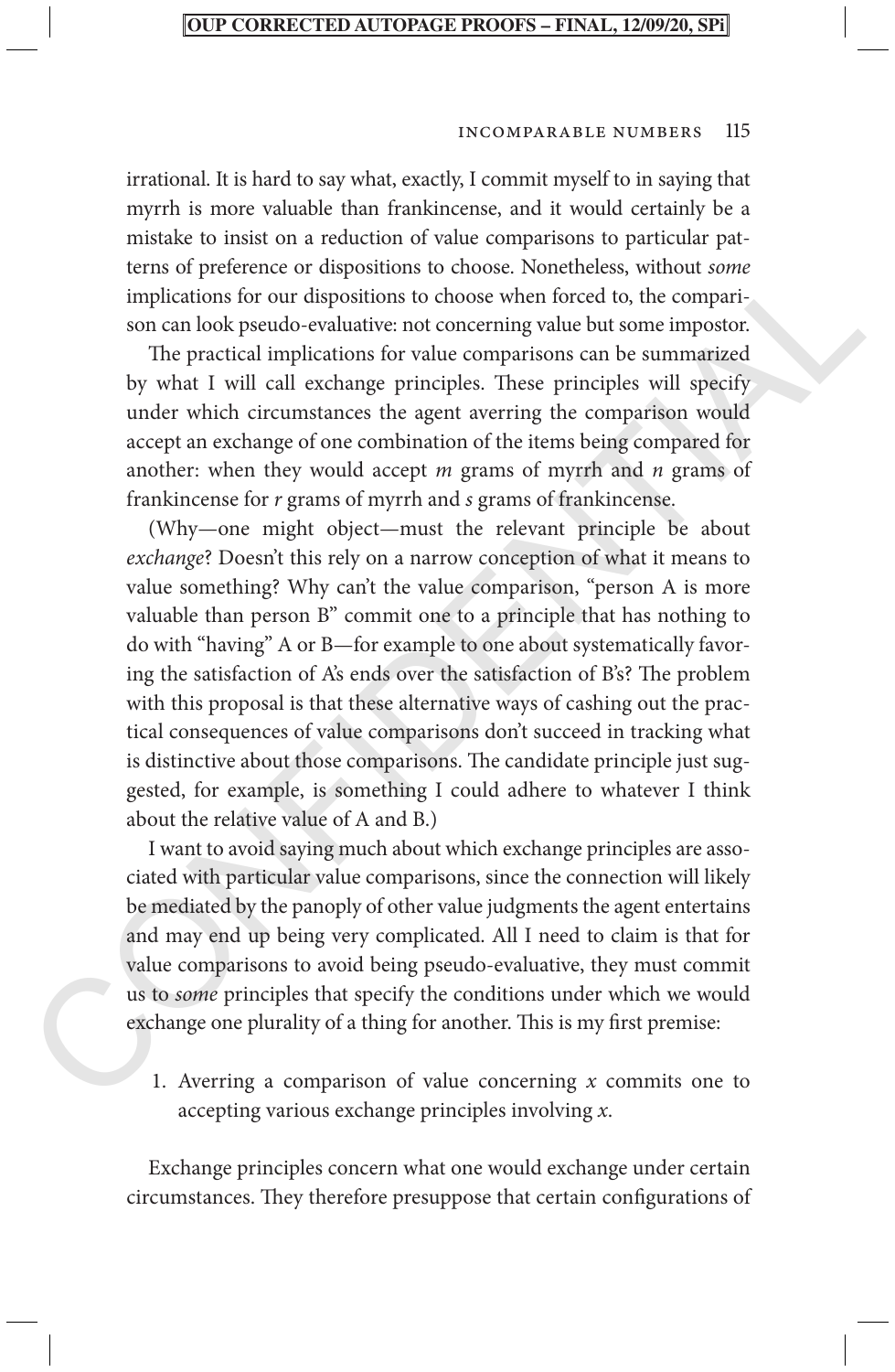and no myrth (or no more than I had belore) and tull that I neare two<br>grams of myrth and no frankinense. In this way the principle presup-<br>poses that it is *possible* that I end up with *no myrth* or *no frankinensie*<br>sinc goods are possible. If we ask whether I would accept twelve grams of frankincense in exchange for two grams of myrrh, we are presupposing that two things are possible: (i) that I have twelve grams of frankincense and no myrrh (or no more than I had before) and (ii) that I have two grams of myrrh and no frankincense. In this way the principle presupposes that it is *possible* that I end up with *no myrrh* or *no frankincense* since this is one of the possibilities envisioned by the principle. This is presupposed even if I would consistently refuse a particular possibility. Indeed, I would prefer an ounce of myrrh to any quantity of frankincense precisely *because* I can imagine how devastated I would be in the world where I am myrrhless.

This gives us:

2. Principles of exchange involving *x* presuppose the possibility of not having *x*.

Here "not having" must be read very broadly, to cover both cases where some quantity of myrrh is not in my possession, where some state of affairs involving *x* does not obtain, and where some special sources of value (like a person) do not exist at all.

From (1) and (2) we can infer:

3. Therefore, comparisons of value involving *x* presuppose the possibility of not having *x*.

This is the first part of the argument. Before moving on to the second, I pause for an objection. Might there be counterexamples to (3) involving some *x* that we *cannot* presuppose not "having" (in this broad sense)? One candidate is the dear self. I cannot have a sack of doorknobs without existing because I'm the one who is to have the sack of doorknobs. And yet it seems that I *can* compare the value of myself and the value of a sack of doorknobs. Here I bite the bullet: the comparison is indeed defective. Making it commits you to pondering a scenario in which you do not exist but nonetheless have a sack of doorknobs. Because this is incoherent, so is the value comparison. But why, then, are we tempted by the comparison? Why does the claim, "I am more valuable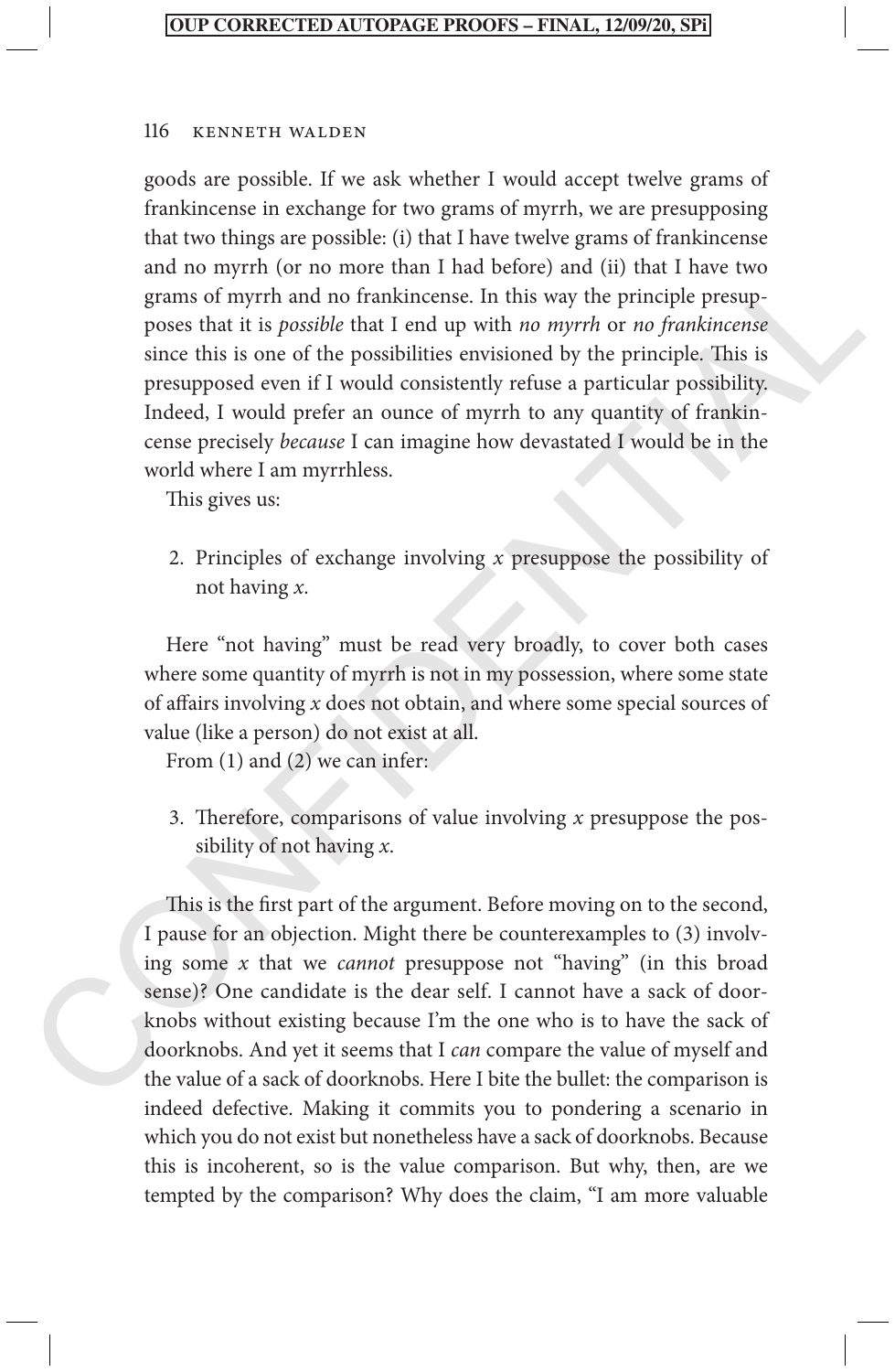#### Incomparable Numbers 117

am not really makes on paramonization but simigaging in a subury di-<br>ferenct comparison. One possibility is that 1 am comparing the value of<br>agrects of me, like my indomitable charm, firm handshake, or winning<br>smile, to a than a sack of doorknobs" sound felicitous? My answer to this question is the same one I offered about comparisons amongst the participants in our sail. When I say that I am more valuable than a sack of doorknobs, I am not really making a value comparison but smuggling in a subtly different comparison. One possibility is that I am comparing the value of *aspects of me*, like my indomitable charm, firm handshake, or winning smile, to a sack of doorknobs. I could exist without any of these features, so the presupposition of such a comparison is indeed possible. Another is that I am not comparing *value* but some other property—usefulness to the company or contributions to society—that may not trigger the same presuppositions. A third is that I am making a kind of higherorder value claim. I value those things that are valuable in virtue of their connection to me and my projects more than I value any of the things that are valuable because of their connection to the sack of doorknobs. All three equivocations are common in everyday discourse and each could explain the ostensible felicity of the comparison I say is defective.

For the second part of the argument, recall the definition of a rigid activity. An activity is rigid with regards to a particular constituent actor if that activity's identity is tied to that actor in a such a way that it wouldn't be the same activity without the actor. Thus:

4. If *x* is a constituent member of a rigid activity *a*, then *a* cannot exist without *x*.

I want to claim that this feature of rigid activities places constraints on our deliberations about *a*. Namely:

5. Deliberations about *a* will presuppose the participation of *x* in *a*.

The obvious reason is that if you are deliberating about *a* without the presupposition of *x*'s participation, then you aren't really deliberating *about a*. You are deliberating about something else that resembles *a* in certain respects but could not be *a*.

This sounds reasonable enough, but we might worry once more about apparent counterexamples. For example, suppose a half dozen of us are sailing into the Devil's Triangle, but one of our party, Long John Silver,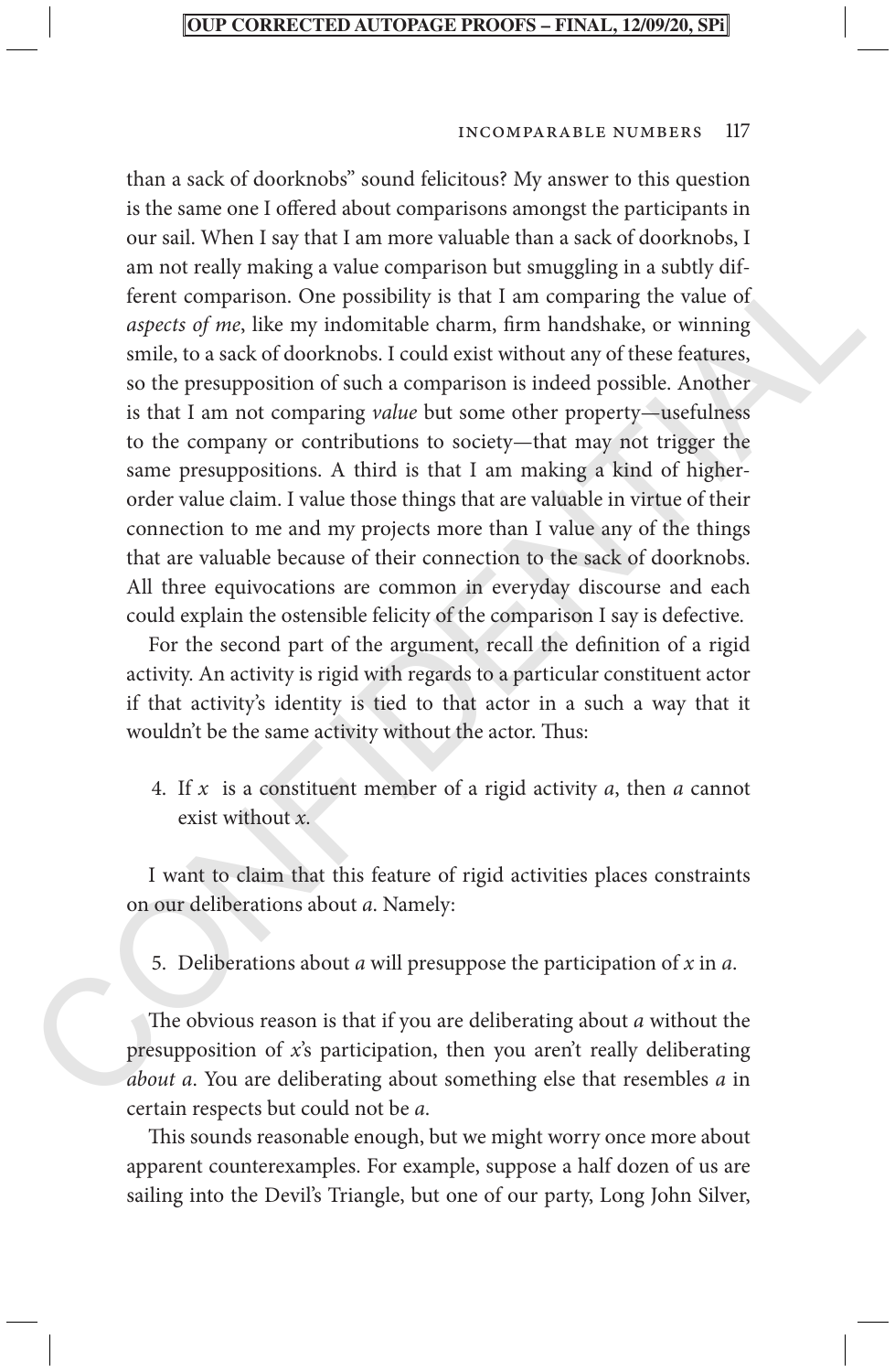## 118 Kenneth Walden

has scurvy. Prior to this journey, we might consider the questions: "What shall we do if Long John dies? Shall we turn back? Shall we press on? Shall we return with the body? Shall we bury him at sea?" These deliberations presuppose the nonexistence of one of our sail's constituent members, so if they are also deliberations about the conduct of the rigid activity *our sail*, then we have a counterexample to (5). My reply is that these aren't deliberations about the same activity; they are deliberations concerning the different, hypothetical activity constituted by the five sailors surviving Long John's death. These two activities are obviously closely related to each other, and we probably don't register the difference between them in our phenomenology of deliberation without being prompted to. But they are distinct.

This raises an important point about the individuation of our activities. The point is not a problem for my argument exactly, but it leads to a certain messiness that must be acknowledged. I am on a sail through the Hebrides. At every port, some people get off the boat and other people get on, but I remain the entire time. During this voyage there will be several distinct activities I am involved in. Many of these can be described in terms that suggest rigidity ("our sail from Muck to Eigg") but also in terms that don't ("sailing around Skye"). So the activities I am engaged in while sailing through the Hebrides can be individuated in a myriad of different ways.

deuterations presuppose the nonceasteric of one of ure saits constructed on<br>the members, so if they are also deliberations about the conduct of the<br>rigid activity our sail, then we have a counterexample to (5). My reply is We may worry about this fact for two reasons. The first is an ontological concern. Just how many activities am I engaged in while sailing through the Hebrides? And how do they relate to each other;? Are some parts of the others? We might insist, more skeptically, that this sail comprises, at most, a small number of activities, not the multitude that my description seems to suggest. My reply is that this is a general problem that afflicts attempts to individuate many sorts of entities, not one that has anything in particular to do with rigid activities as I have defined them. A cloud is an entity, but *which* entity a given cloud is may be far from clear, and different precisifications of the same cloud will possess different properties. This is a puzzle, to be sure, but it's not of my making, so I set it aside.<sup>16</sup>

16 (Unger 1980).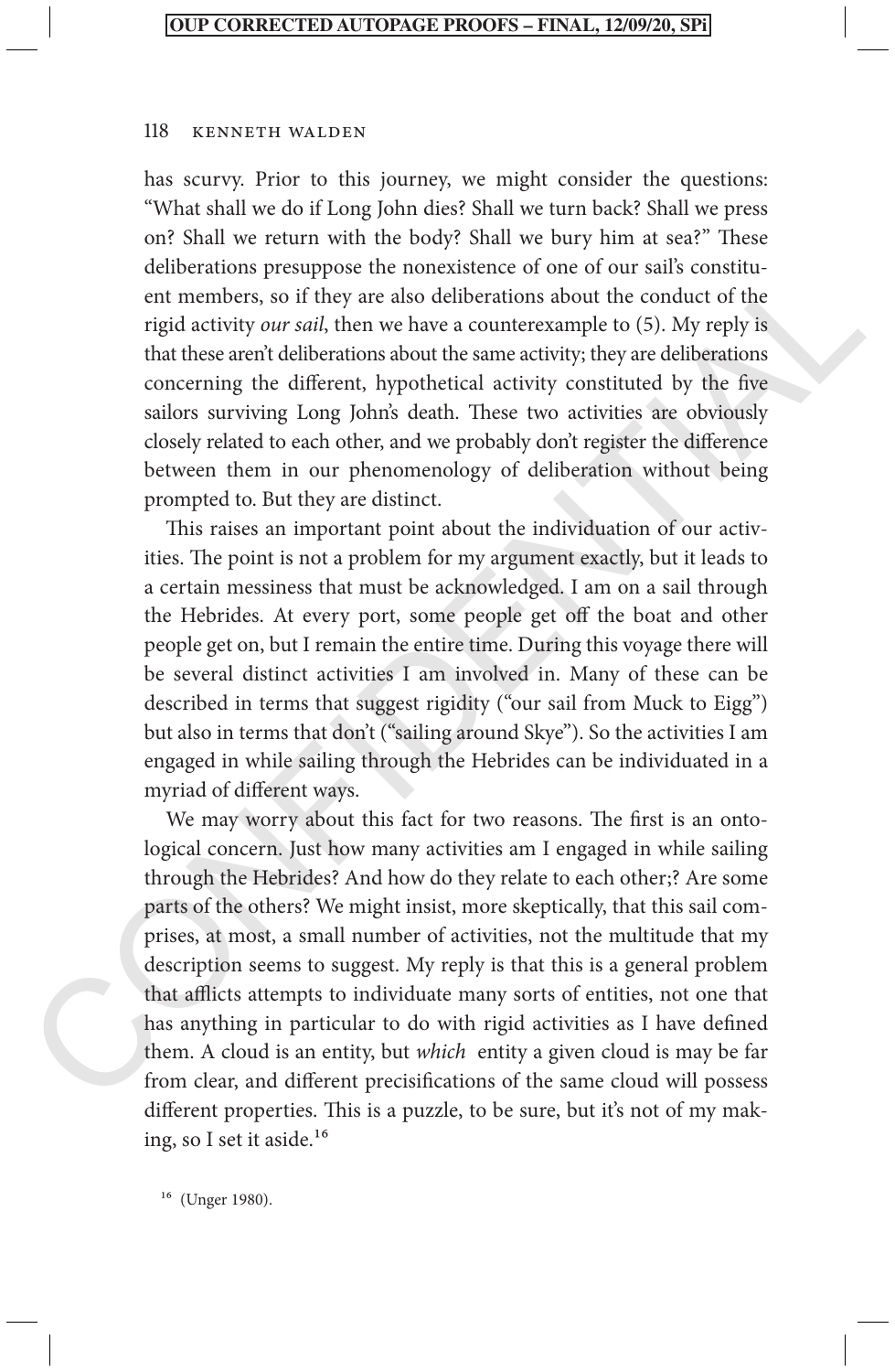#### Incomparable Numbers 119

The second reason to worry is that this glut of activities makes us vulnerable to charges of equivocation. Suppose we argue that I am barred from making certain comparisons because I am engaged in an activity *a*, and *a* is rigid. But a critic could insist that my comparison is actually tied to *a*´, an activity very like *a* but non-rigid. Or, in a similar spirit, even if I am engaged in *a* I could easily switch to *a*´ in order to shed the prohibition. I agree that this is a hazard. The proper to avoid it, though, is to have an argument that it *must* be *a*—and not its cousin *a*´—that we are engaged in for such and such purposes. And that's the sort of argument I will embark on shortly.

and *a* is regal. But a cruce could must that my comparison is actually due in the could must that in com-rigid. Or, in a similar spirit, even if I am engaged in a I could easily switch to *a'* in order to shed the prohib Meanwhile, premises (3) and (5) yield the tension we are after. Deliberations concerning *a* presuppose *x*'s involvement, but comparisons of value presuppose the possibility of *x*'s non-involvement. We cannot assume both that *x will* be involved in *a* and that *x may not* be involved. (Compare: "That unctuous Horatio will be networking at the party, but he may not show up," is infelicitous because the first part of the sentence presupposes Horatio's presence at the party, while the second asserts that he may be absent.) Thus we have:

6. If *x* is a constituent member of a rigid activity *a*, then comparisons of value concerning *x* and deliberations about *a* have incompatible presuppositions.

This yields the Rigidity Thesis. It also fixes the sense in which comparisons of value concerning the members of a rigid activity are "defective." They cannot be made within the context of deliberations about how to pursue such activities because they carry presuppositions that are incompatible with other presuppositions that arise from the rigidity of the activity in question.

# **3. Morality as a Rigid Activity**

If we accept the Rigidity Thesis, then one road to Moral Incomparability starts to look very promising. In our vignette above, Helen is engaged in moral reasoning. She has undertaken certain aims and commitments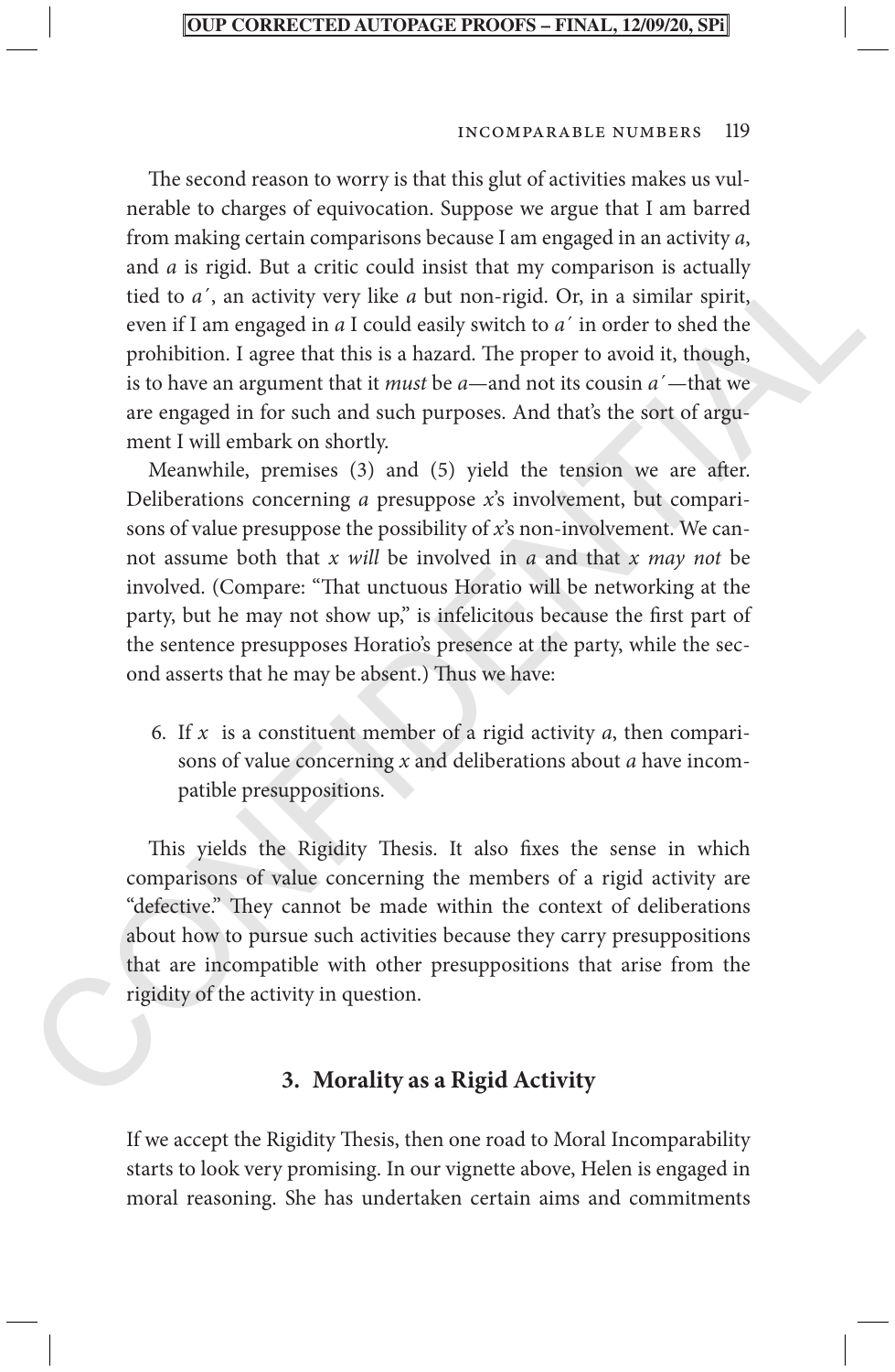## 120 Kenneth Walden

characteristic of morality. If those aims and commitments involve particular other individuals, then her moral reasoning may be part of a rigid activity. That plus the Rigidity Thesis may, in turn, yield Moral Incomparability.

There is a family of views about the nature of morality that seems well-suited to supporting this kind of argument. According to these views, morality is an activity of mutual accountability.17 In *The Theory of Moral Sentiments* Adam Smith offers a pithy summary:

A moral being is an accountable being. An accountable being, as the word expresses, is a being that must give an account of its actions to some other, and that consequently must regulate them according to the good-liking of this other. (Smith 1759: Part III, ch. 1, para. 4)<sup>18</sup>

Incomparability, this similar of more of morality that seems<br>
well-suited to supporting this kind of argument. According to these<br>
views, morality is an activity of mutual accountability.<sup>1</sup> In *The Theory of*<br> *Moral Ser* In saying this, Smith suggests that morality is something I cannot do alone. I must "give account of my actions to some other." This other must react in some way—by giving his "good-liking" or some such reaction—upon which I must "regulate" my actions accordingly. The other is therefore not just an object of moral concern—someone whose interests I might promote in the name of morality—but my partner in an activity of accountability. This other must likewise hold herself accountable to me in the same ways. This is what makes the relationship mutual.

We can arrive at this conception of morality by noting the connection between our concepts of moral duty, right, and obligation on the one hand and practices of accountability on the other. Mill puts it like this:

We do not call anything wrong, unless we mean to imply that a person ought to be punished in some way or other for doing it; if not by law, by the opinion of his fellow-creatures; if not by opinion, by the reproaches of his own conscience. [. . .] There are other things, on the contrary, which we wish that people should do, which we like or admire them for doing, perhaps dislike or despise them for not doing,

<sup>&</sup>lt;sup>17</sup> In this section I am borrowing from Stephen Darwall's argument in chapters 4 and 5 of his (2006).

<sup>&</sup>lt;sup>18</sup> The quote is removed in the sixth edition.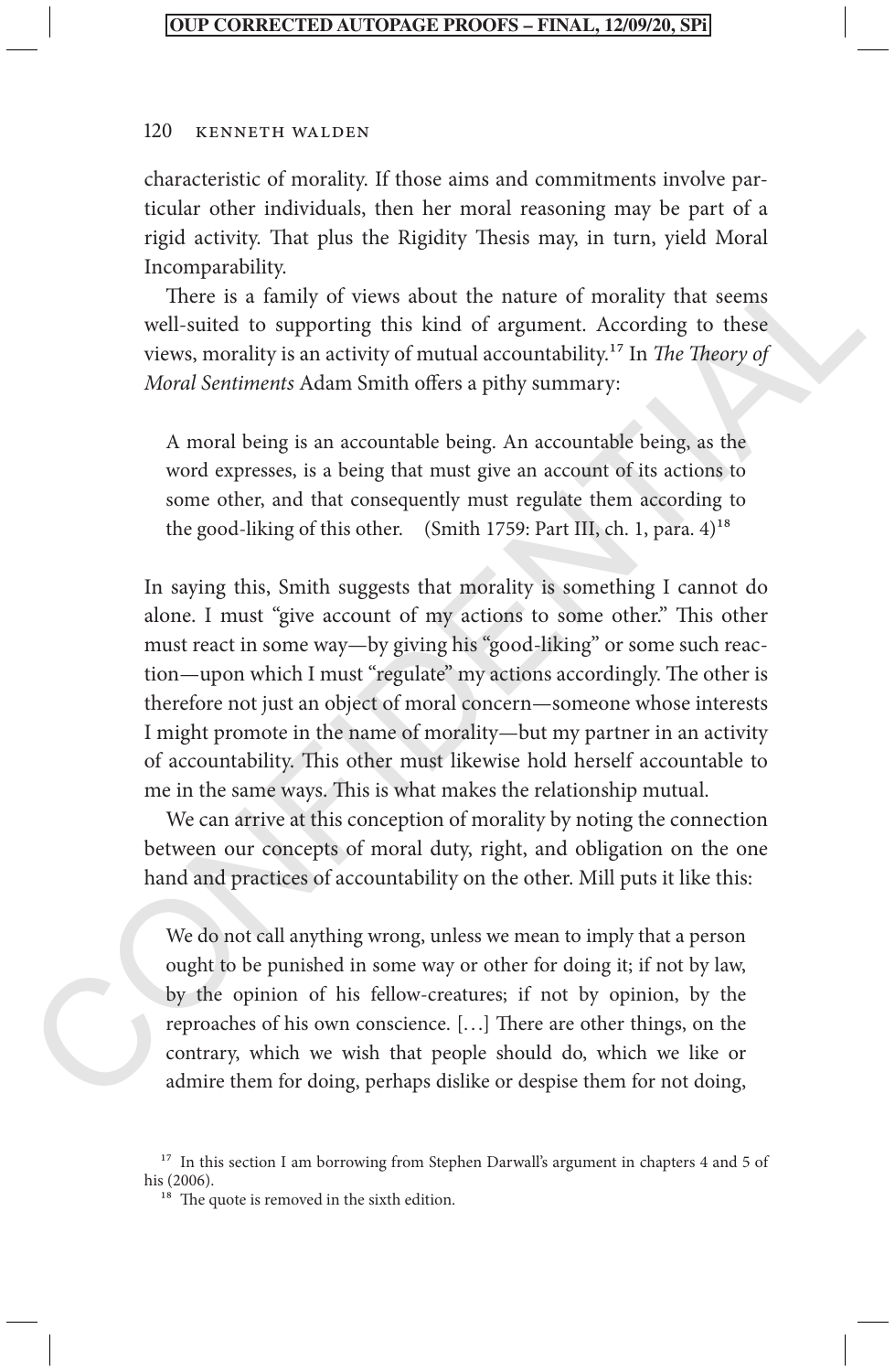#### Incomparable Numbers 121

but yet admit that they are not bound to do; it is not a case of moral obligation; we do not blame them, that is, we do not think that they are proper objects of punishment. [...] I think there is no doubt that this distinction lies at the bottom of the notions of right and wrong; that we call any conduct wrong, or employ, instead, some other term of dislike or disparagement, according as we think that the person ought, or ought not, to be punished for it; and we say, it would be right, to do so and so, or merely that it would be desirable or laudable, according as we would wish to see the person whom it concerns, compelled, or only persuaded and exhorted, to act in that manner.<sup>19</sup>

Mill's point is not (or should not be) about the connection between obligation and punishment exactly, but about the former's connection to more generic ideas of being held to account. A moral duty, he says, "is a thing which may be exacted from a person, as one exacts a debt. Unless we think that it may be exacted from him, we do not call it his duty."

assination install the notion of the notions of right and wording frait<br>we call any conduct wrong, or emply) instead, some other term of dis-<br>like or disparagement, according as we think that the person ought, or<br>ought not Who is it that does the "exacting" here? Who are we imagining "compelling" and "exhorting" us to fulfil our obligations? The answer must be other members of our moral community, whoever that ends up being. These are the people who can "exact" duty from us, either by punishing us or eliciting pangs of conscience. This connection should have important consequences for what moral reasoning looks like. Moral reasoning is reasoning that aims to produce conclusions about what we morally ought to do, about what would be right or wrong, about what we are obligated and permitted to do. If these notions constitutively involve accountability to other members of our moral community, then moral reasoning should involve sensitivity to those members in one form or other.

There are two basic models for this sensitivity. Our moral reasoning can be sensitive to others in the way I am sensitive to the temperature when deciding whether to wear a coat or to the geography of campus when I walk home—sensitive to some fixed condition. Or it could be sensitive to others in the way I am when I listen the person I am conversing with or to the instruction of the person trying to teach me to play the cello—sensitive as a recognition of their part in a shared

19 (Mill 1863: ch. 5, para. 14).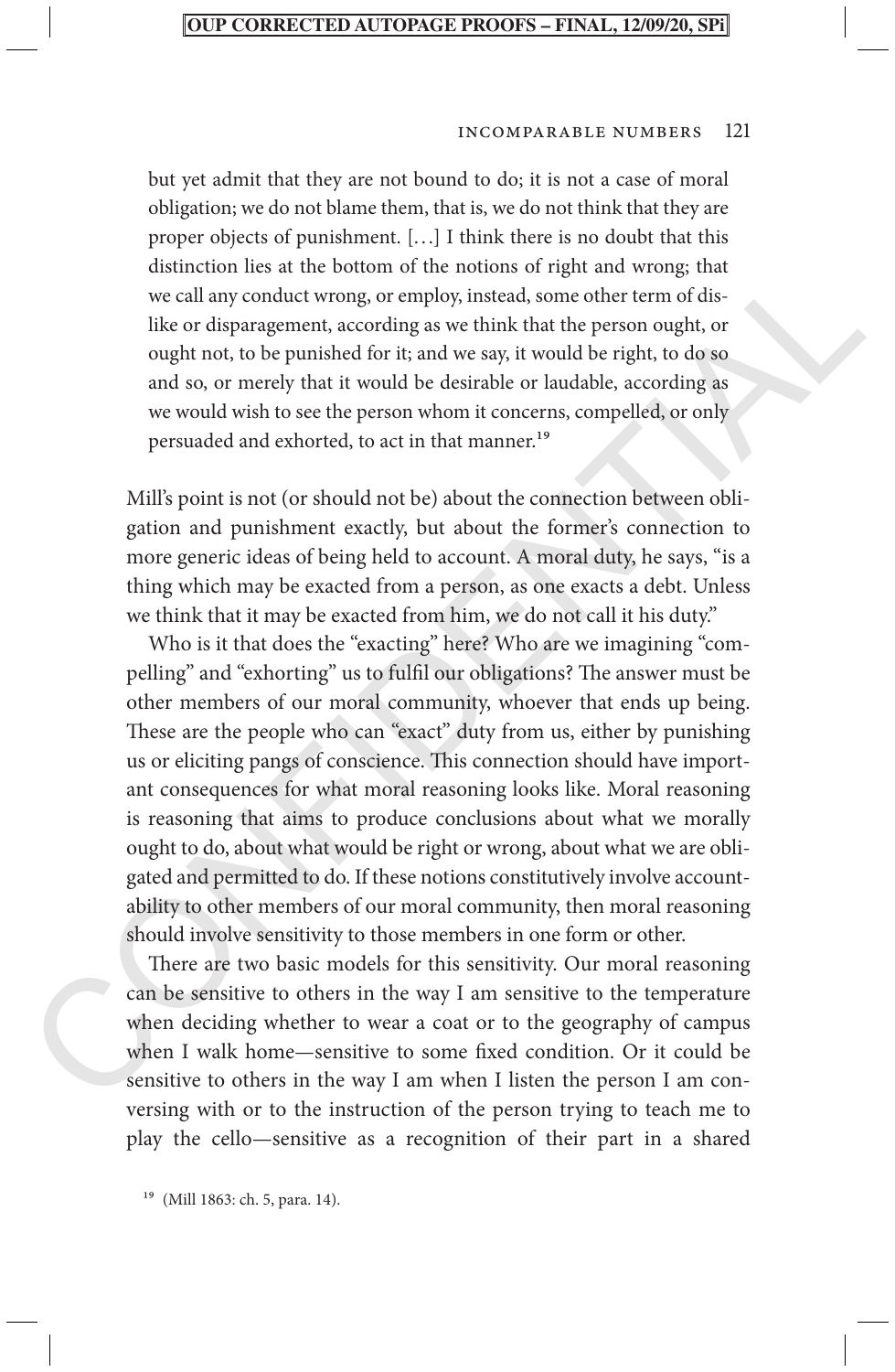endeavor. There is much to be said about what the difference between these comes to, but I cannot say it here. I trust that the intuitive distinction is clear enough, and it is obvious that the kind of sensitivity that moral reasoning calls for must be the second variety. Moral reasoning requires us to involve other members of our community not as signs and symptoms of wrongdoing, but as agents who can actively *exact* duty from us.

moral recosoning calls for must be the second variety. Mont reasoning<br>requires us to involve other members of our community not as signs<br>and symptoms of wrongdoing, but as agents who can actively exact duty<br>from us.<br>This This suggests that other members of my moral community are tacit participants in my moral reasoning. Even if you will never interact with me, my moral reasoning must involve you by fostering dispositions to anticipate and respond to the ways you can hold me accountable. And insofar as this holding me accountable is something you *do*—rather than a fixed state of affairs—you are an implicit participant in my reasoning. (If it sounds fantastic to think that someone so physically remote from me could be my partner in this activity, then think about other massive collective activities, like democratic political regimes and legal systems, in which our partners are equally remote.) Moral reasoning is a collective activity or, as Gerald Postema puts it, "a form of practical reasoning in the first person *plural.*"20

This is no more than a sketch of an argument, but it points to the idea that moral reasoning is a collective activity. It is one that involves, explicitly or otherwise, the other people who make up one's moral community. For Helen, this certainly means that the people we called A, B, and C will be her silent partners in deliberations about what she morally ought to do. For the reasoning she undertakes to qualify as moral reasoning it must be reasoning that incorporates the accountability that is constitutive of moral obligation, and to do this it must, as Postema says, "integrate the deliberations of co-members into [her] own deliberations and judgments."21

The crucial question for us is this whether this activity is not only collective but rigid. There is good reason to think it is. Suppose that Helen entertains a plan to borrow Greg's car without permission because she needs to take her aunt to the emergency room. To make a determination about the permissibility of this plan, Helen must take up the plural point

 $20$  (Postema 1995).  $21$  p. 41.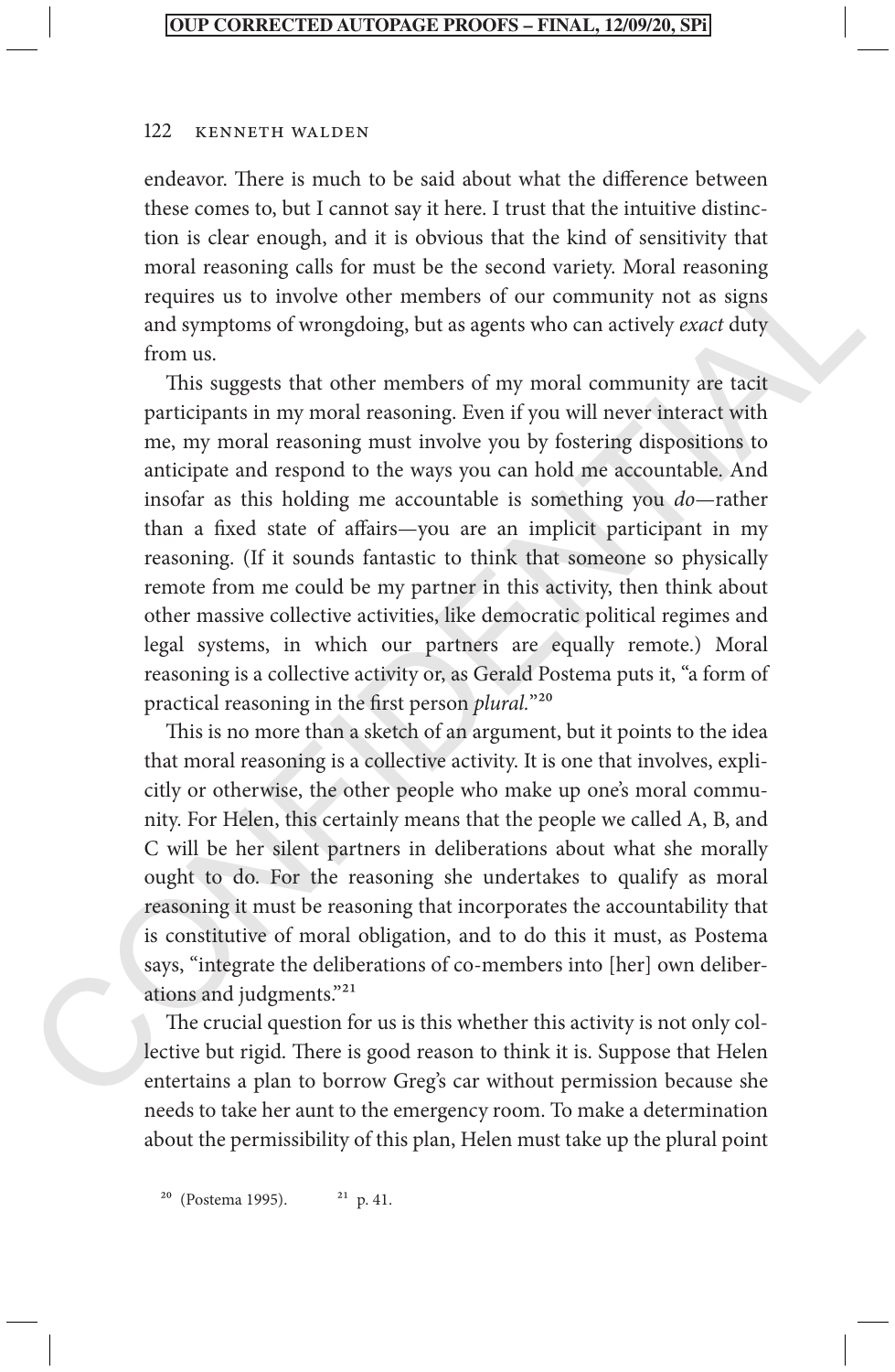#### Incomparable Numbers 123

of view of her moral community. She must imagine members of that community holding her accountable for her action. It seems very important that Greg *in particular* be amongst those holding Helen accountable. If I am going to borrow Greg's car, one person to whom I am especially accountable is Greg. If we imagine substituting someone else for Greg, then we are enacting either an approximation of morality as equal accountability (if this person is a sort of proxy for Greg) or departing from it entirely (if they are not supposed to represent Greg at all).

accountable. It I am gong to borrow Greeg scat one preson to whom 1<br>am especially accountable is Greg. If we imagine substituting someone<br>else for Greg, then we are enacting either an approximation of morality<br>as equal acc This needn't mean that Greg holds veto power in Helen's reasoning. And even if Greg's input is mediated by various filters and conditions (e.g. reasonableness), it is still very much *Greg's* rejection that is morally significant (and not his more reasonable counterpart). This gives us our argument for the rigidity of the activity. Collective reasoning that involves Greg has the property of being, other things being equal, apt moral reasoning in a community that involves Greg. Collective reasoning that does not involve Greg lacks this property. By Leibniz's law, these two activities—reasoning with and without Greg—are distinct. So Greg bears the constitutive connection to the identity conditions of this reasoning that distinguish rigid activities.

The ideas motivating morality as mutual accountability therefore lead us to the following thesis:

*Moral Reasoning Thesis.* Moral reasoning is a rigid activity whose constituent members are the members of the relevant moral community.

There is of course a perfectly generic sense of moral reasoning that is not rigid, a sense that is predicated of all particular instances of moral reasoning. Helen's moral reasoning is a token of this type, and so is King Solomon's moral reasoning. Most of the general claims we make about moral reasoning concern this type, not particular tokens. But it is not this generic activity that grounds the claims that morality makes on Helen. If the mutual accountability conception of morality is right, moral obligation reflects the collective claims of specific individuals to whom an agent is accountable.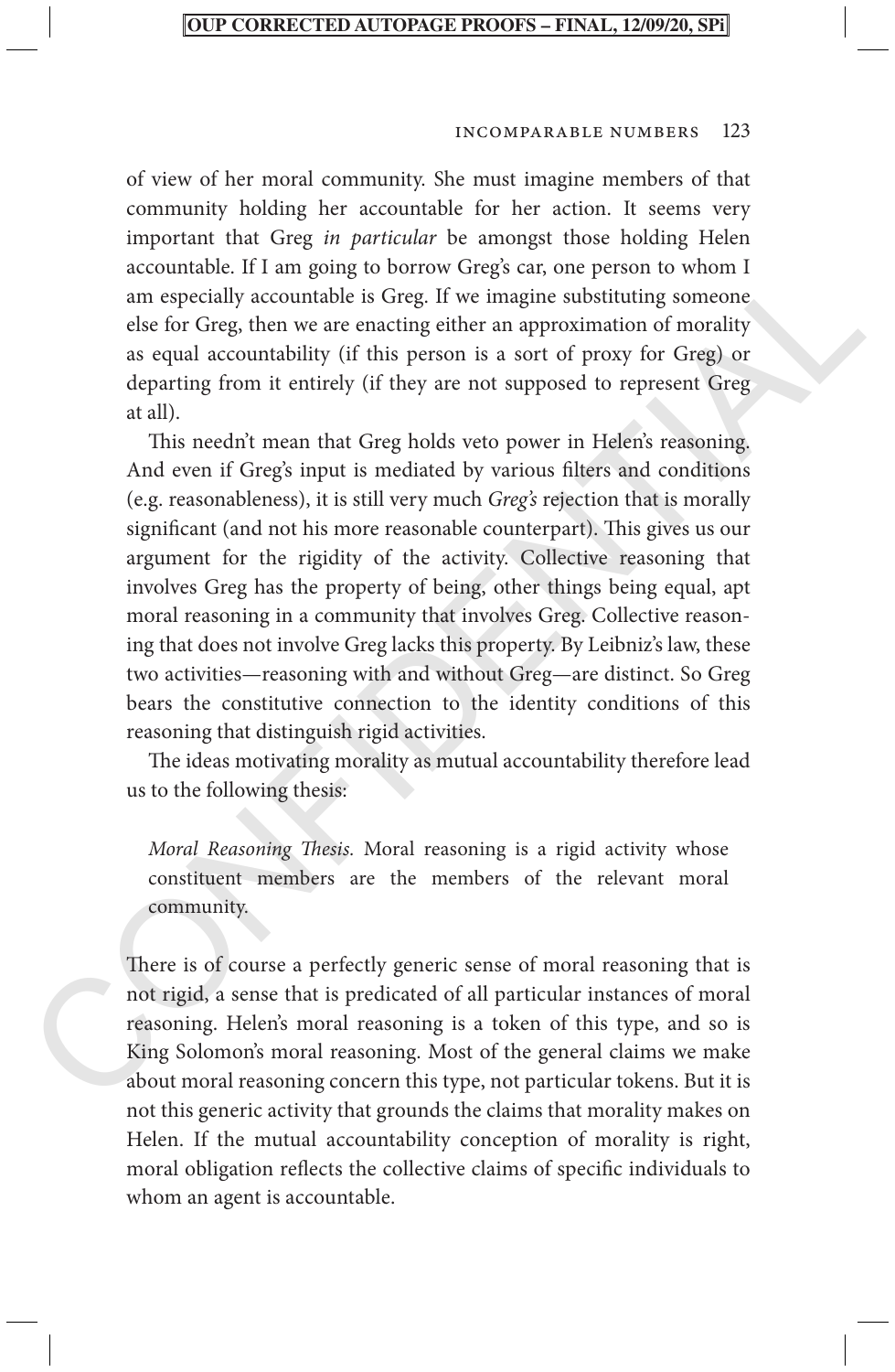## 124 Kenneth Walden

# **4. Moral Incomparability**

I have so far argued for two propositions. Value claims involving *a* are defective in the context of rigid activities in which *a* is a partner. Moral reasoning is a rigid activity in which all members of my moral community are partners. Together these yield:

*Moral Incomparability*. For all persons *a* and entities *b*, sound moral reasoning cannot rely on comparisons of the value of *a* to the value of *b*.

detective in the contest of rigid cativities in which as a partner. Moral reasoning is a rigid activity in which all members of my moral community are partners. Together these yield:<br>
Moral Incomparability. For all persons Among other things, the argument for Moral Incomparability shows that Helen's reasoning at the start of the chapter is defective in the same way as claims of the form, "Captain Bligh would be a better partner for our sail." One cannot say that A is more, less, or equally valuable as C within the context of Helen's activity of moral reasoning because A and C are, constitutively, partners in that moral reasoning. This conclusion, as I've noted, is compatible with the truth of value comparison claims. It is also compatible with making value comparisons in the context of other activities. My claim is only that such comparisons are infelicitous in moral reasoning.

What should we make of Helen's reasoning then? I think the most charitable diagnosis of Helen's reasoning is not that it contains a gross mistake, but that it is simply not moral. In comparing the value of those at risk, she has stopped treating them as *partners* in her moral reasoning and begun treating them as objects encountered in a decidedly firstpersonal *singular* form of reasoning. And this is not moral reasoning.

## **5. Unrestricted Incomparability**

My argument for Moral Incomparability depended on two claims. Moral reasoning is a rigid activity, and rigid activities preclude comparisons of value involving their constituent members. This argument can be generalized in straightforward way. If we can say that all evaluative discourse is part of a rigid activity whose constituent members are persons *tout court*, then we can get a version of our thesis that is not restricted to moral reasoning.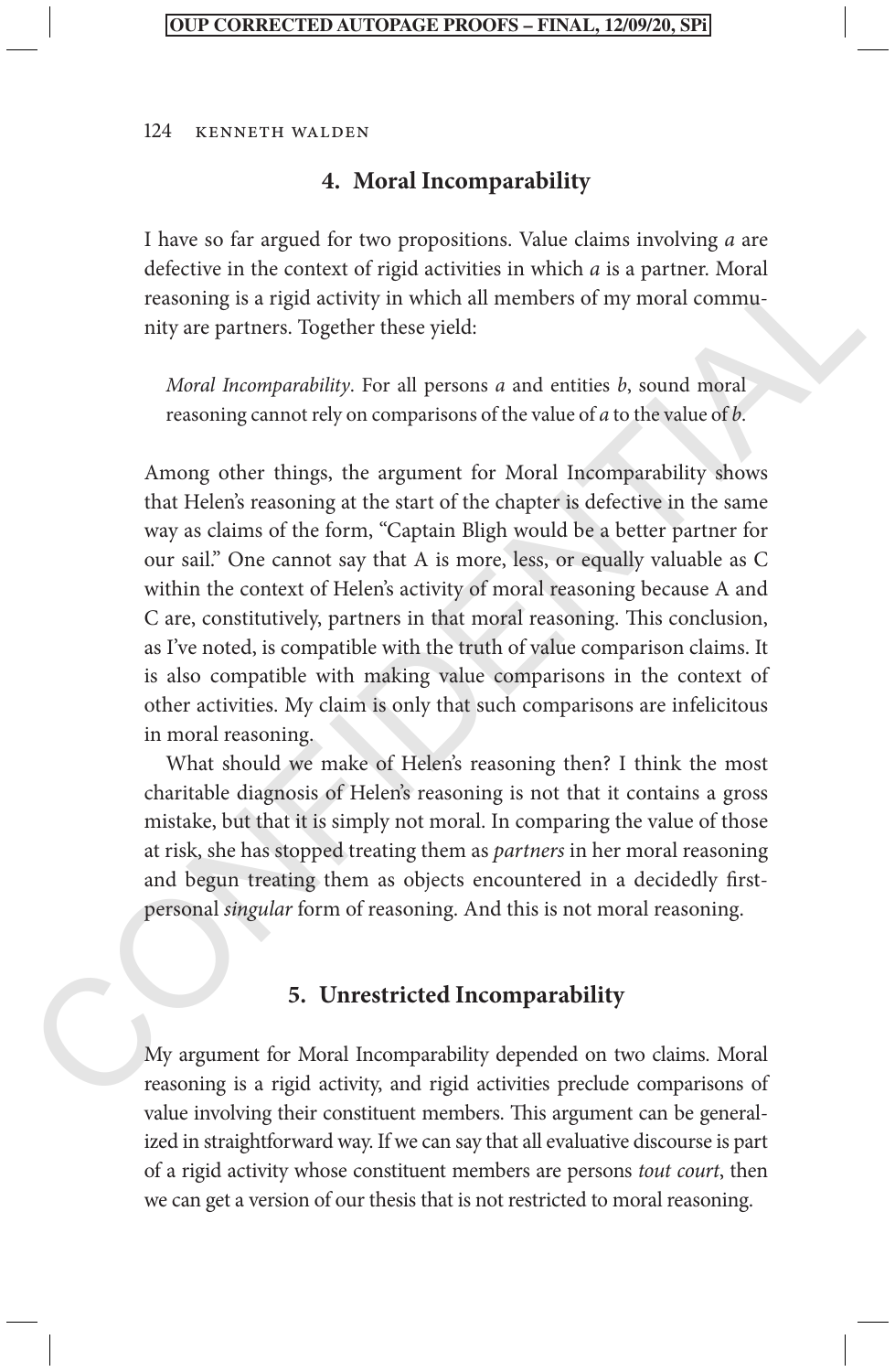#### Incomparable Numbers 125

tan value is to propose a uncercal taw in which creeprone regards that<br>thing has having that value. The legislature in which these laws are pro-<br>posed, debated, and enacted consists of all rational creatures. When<br>someon Here is a story about value that makes this condition obtain. It would be impossible to defend it here, but it should be a familiar story. All evaluative discourse is partly *legislative*. To say that something has a certain value is to propose a universal law in which everyone regards that thing has having that value. The legislature in which these laws are proposed, debated, and enacted consists of all rational creatures. When someone make a value claim, they are not just recording their opinion about some fixed facts; they are performing an illocutionary act designed to create certain facts. (It is important that they do both. To say that value discourse legislates does not mean that it is legislation *ex nihilo*. Responsible agents will recognize precedent.) Moreover, this legislation is rigid: it is a particular *we*, a collective of specific valuers, who are undertaking for this legislation. Insofar as these illocutionary acts are tied to a rigid activity of value legislation, evaluative discourse will also be tied to that activity.<sup>22</sup>

This story gives us the first premise in the following argument:

- 1. All value judgments are made in the context of a rigid collective activity in which every valuer is a constituent participant, viz. *the legislation of value*.
- 2. *Rigidity Thesis.* Comparisons of value concerning the constituent members of rigid activities are defective in the context of those activities.
- 3. All comparisons of the value of persons are defective in whatever context they are made in.

This is one way of understanding the remarks from Kant I quoted before. "Nothing can have a worth other than that which the law determines for it," he says. "But the lawgiving itself, which determines all worth, must for that very reason have a dignity, that is, an unconditional, incomparable worth." The conclusion of incomparability, I worried, was a non sequitur. But if we specify that what Kant calls "lawgiving" is a collective

<sup>&</sup>lt;sup>22</sup> Strictly, this is a claim about value discourse, not about value itself. To get a claim about truth we would need to add that the facts about value are somehow grounded in this legislation.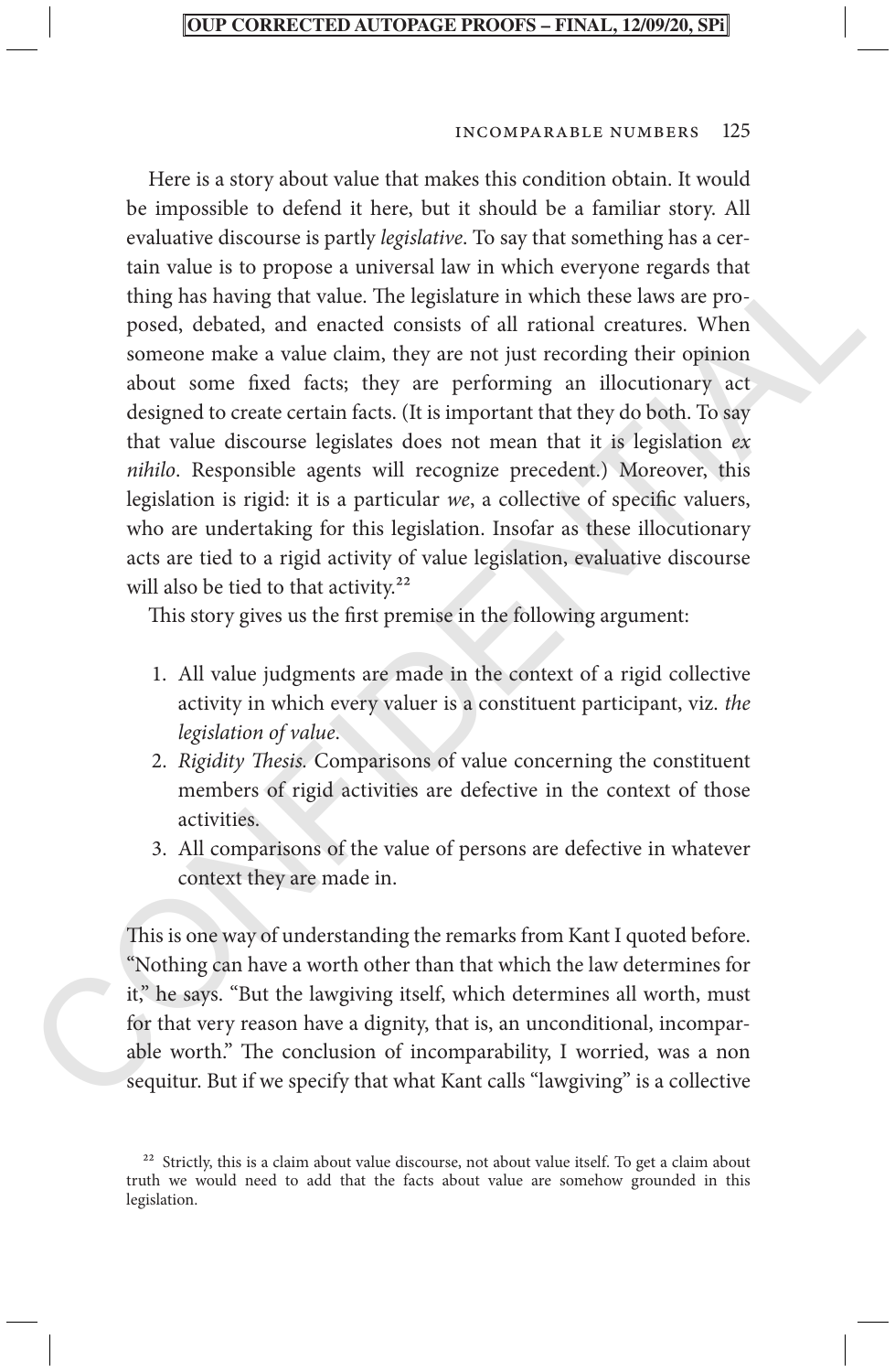activity, the framework I developed in the foregoing sections plugs the gaps in the argument. Insofar as I must treat other persons as my partners in the legislation of value, I cannot make comparisons of their value within the context of that activity. But this activity is the only context for making value judgments and so value comparisons are defective *sans phrase*.

## **6. Consequences**

I began by saying I wanted to make the case for the incomparability of personal value in the context of a concrete ethical problem so we can better gauge the practical significance of that claim. I now return to that problem. Most of my results are negative. Not only is Helen's reasoning dubious, but so are many of the alternatives that have been engineered to avoid the aggregation that she indulges in.

the context of that activity. But this activity is the only context to rmain<br>specifies the comparison are defective stars phrase.<br>
Vale judgments and so value comparisons are defective stars phrase.<br>
I began by saying I w Importantly, the incomparability theses will not rule out particular acts, principles, or even decision procedures—at least not directly. Instead, they will affect certain kinds of reasoning en route to acts, principles, or decision procedures. (Or, if you prefer, justifications of those things.) This is a significant limitation, since for a given act, principle, or decision procedure, we can imagine dozens of different possible justifications. Nonetheless, there are several otherwise attractive approaches to the Numbers problem that do seem incompatible with the theses.<sup>23</sup>

*Coin Flip.* The persons in danger have equal value, therefore Helen owes each an equal chance of being rescued. The decision procedure that gives each person an equal chance of being rescued is one in which Helen flips a fair coin. Therefore, Helen should flip a coin to decide whether to rescue A or the pair or B and C.<sup>24</sup>

*Wheel of Fortune*. Helen owes everyone a chance at being rescued. The persons in danger have equal value, therefore Helen should assign each a sector of equal area on a wheel of fortune that determines whom Helen

<sup>&</sup>lt;sup>23</sup> Each of the following is inspired by a proposed solution to the Numbers problem, but I am not attributing the details of each argument to the author cited. Nor do I mean to suggest that those authors ultimately commit themselves to the value comparisons that are made in these arguments.

<sup>24</sup> Compare (Taurek 1977: 303).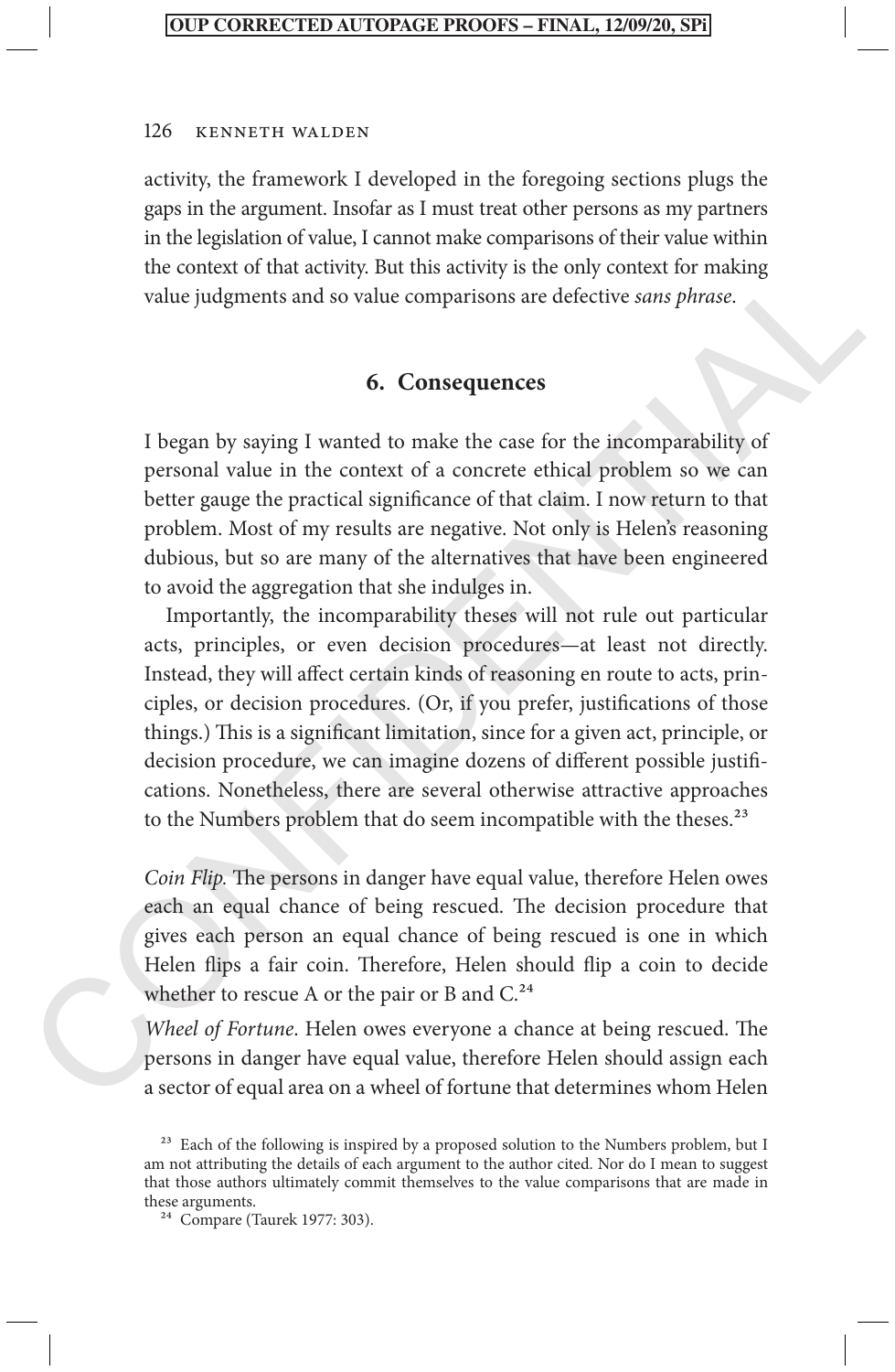#### Incomparable Numbers 127

will go to help. Obviously if B or C is selected by this method, Helen will also help their companion.25

*Tie-Breaking*. The persons in danger have equal value, therefore the claims of each should be accorded equal moral force. Therefore, the claims of A and B, which cannot both be satisfied, create a tie such that if it were only A and B in danger, it would be permissible to rescue either one. But C's claim to a rescue breaks this tie. It follows that a principle saying that it is permissible to rescue A effectively ignores the claims of C. On the other hand, a principle enjoining us to rescue the many does not ignore anyone's claims. Therefore, Helen should rescue the many.<sup>26</sup>

*Best Approximation.* Helen has an obligation to rescue each of A, B, and C. But Helen cannot rescue all three. So she should come as close as possible to discharging her obligation. Because A, B, and C are of equal value, rescuing B and C comes closer to discharging her obligation than rescuing A. So Helen should rescue B and C.<sup>27</sup>

Each of these episodes of moral reasoning runs afoul of the incomparability theses, since each depends on the claim that persons have equal value.

claims of each should be accorded equal moral force. Therefore, the<br>dialms of A and B, which cannot both be satisfied, create a tie such that if<br>it were only A and B in danger, it would be permissible to rescue either<br>one Now of course, one can complain that while my vignettes make explicit value comparisons, those comparisons are not actually essential to the spirit of these arguments. Settling what is and isn't truly indispensable to a particular style of moral reasoning is well beyond the scope of the present discussion, but I can offer a taste of how this inquiry might go. To do this I will briefly indicate why one especially salient way of trying to avoid value comparisons won't do. "I owe A and B this good. Fortunately, unlike in the Numbers case, the good is divisible, so I ought to split it in half and give one half to each person." This reasoning seems justified not by a comparison of the value of the two people, but by a more formal requirement of equal treatment. Could we replace the problematic comparisons of value in any of these arguments with this formal requirement of equal treatment? I don't see how this strategy could work for Tie-Breaking, which relies not just on the claim that the claims of A, B, and C

<sup>25</sup> Compare (Timmermann 2004).

<sup>26</sup> Compare (Scanlon 1998: 232–4), (Kamm 1998: 99–122), and (Kavka 1979: 285–94).

<sup>27</sup> Compare (Hsieh et al. 2006).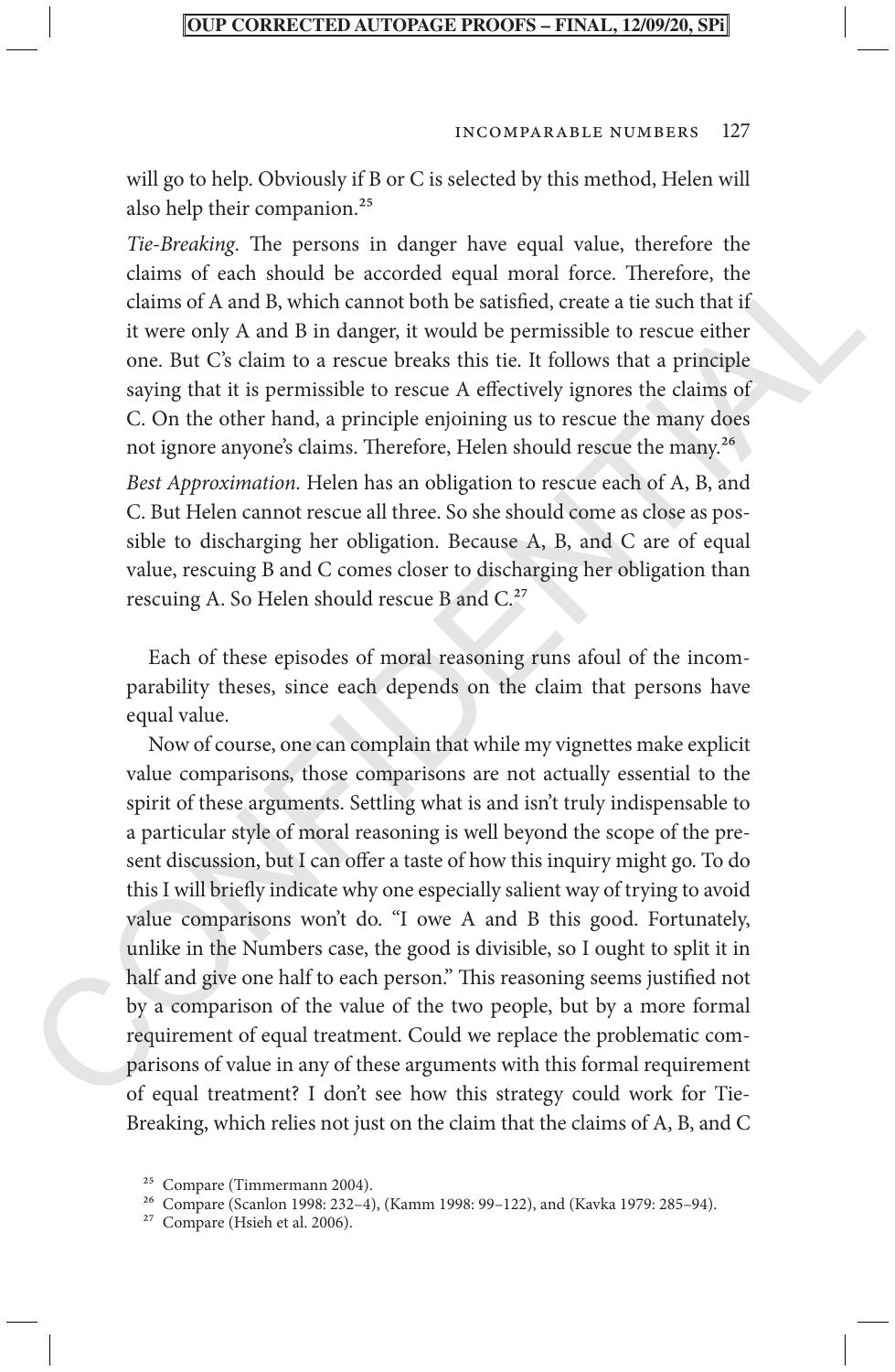ordering them. Lakwave, Best Approximation relates on a comparison check on the between different partial fulfilments of our obligation: rescuing B and C:<br>is *doser* to our duly than rescuing A alone. But this comparative ought to be treated equally, but on the further thought that C's claim *breaks a tie* created by A and B. To say that the claims of these people can create and break ties goes beyond insisting on equal treatment. It involves ordering them. Likewise, Best Approximation relies on a comparison between different partial fulfilments of our obligation: rescuing B and C is *closer to* our duty than rescuing A alone. But this comparative claim cannot be justified simply by a prohibition on the differential treatment of A, B, and C; it must be justified by an analogous comparison concerning the objects of obligation, i.e. of the values at stake when contemplating the loss of A, B, or C. There is a different problem with Coin Flip and Wheel of Fortune. As I've described them, it is plausible that they rely on no more than a formal requirement to treat persons equally. But that requirement does not yield univocal advice about how to proceed in the Numbers case. The randomizing procedures recommended by these procedures satisfy the prohibition on differential treatment, but so do innumerable other procedures. For example: a wheel of fortune that determines not who will be rescued, but who will *not* be rescued; two coin flips, the first of which determines who gets to be assigned heads on the second, the second of which involves a coin biased toward heads. And so on.<sup>28</sup> If our only requirement is that our parties be treated symmetrically, then this leaves our course of action underdetermined. (Bertrand's paradox is an example of the essentially the same phenomenon: different ways of applying the principle of indifference will yield different probabilities for the same event.) In order to come to a particular decision procedure, we need a stronger claim about how we ought to treat the parties, not just a bar on differential treatment.

As I said, this is just a sketch of the kind of investigation we would have to mount if we wanted to show that particular acts, principles, or decision procedures cannot be supported except by comparisons of value. And this investigation wouldn't even begin to address the even bigger question of what we should do in the face of a choice like Helen's—of whether any act, principle, or decision procedure might actually be recommended by morality.29

<sup>28</sup> I discuss these alternative procedures in (Walden 2014).

<sup>&</sup>lt;sup>29</sup> For helpful questions and criticism, I'm grateful to audiences at the 2019 Arizona Workshop in Normative Ethics, a workshop on the history of ethical theory at Stanford University in 2016, and a reading group at the University of Cambridge in 2019. For written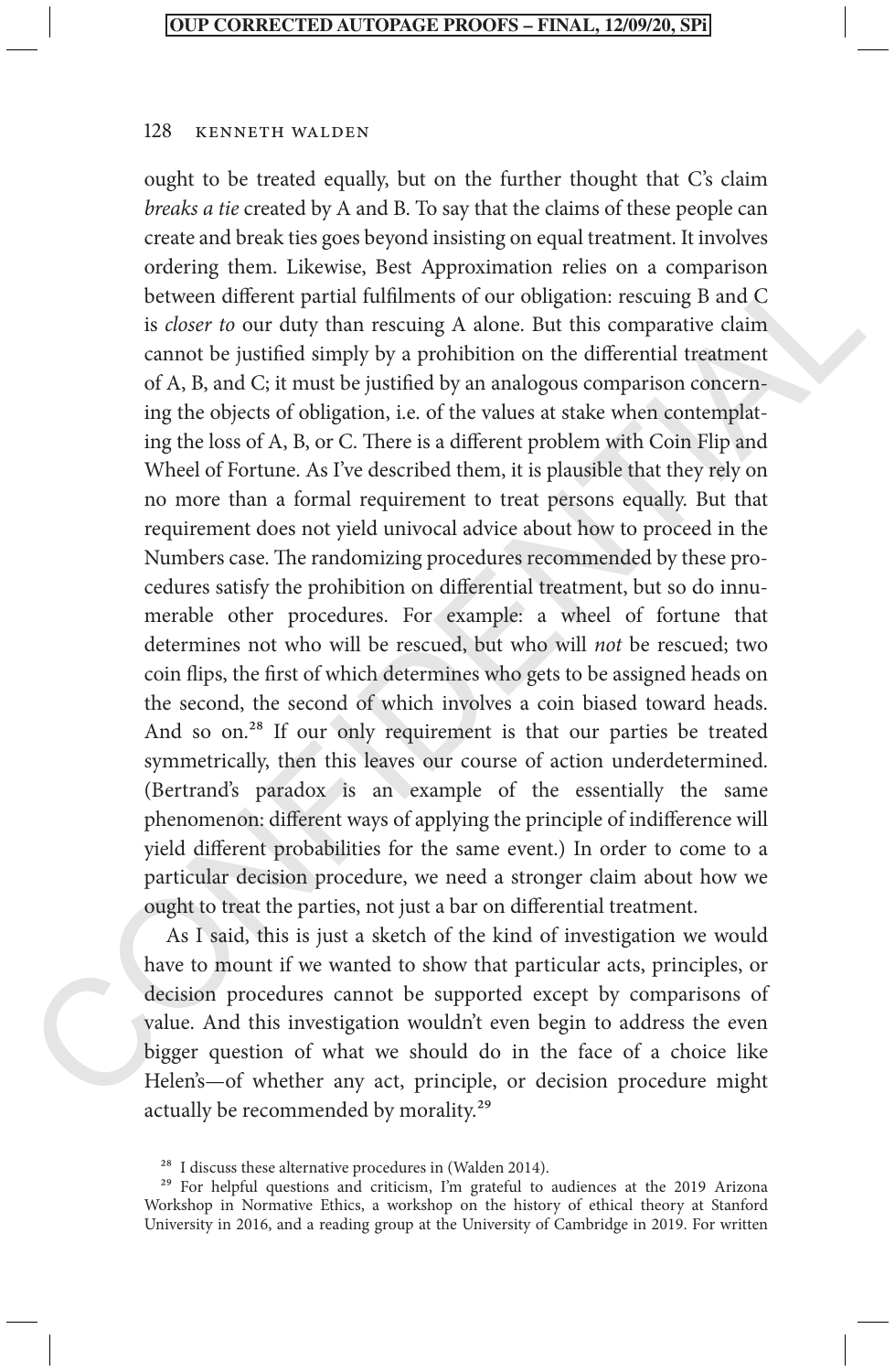Incomparable Numbers 129

## **References**

- Anderson, Elizabeth. 1993. *Value in Ethics and Economics* (Cambridge: Harvard University Press).
- Anderson, Elizabeth. 1997. "Practical reason and incommensurable goods" in Ruth Chang (ed.), *Incommensurability, Incomparability, and Practical Reason* (Cambridge: Harvard University Press).

Blackburn, Simon. 1998. *Ruling Passions* (New York: Oxford University Press).

The valuation (Fitch) rests).<br>
Anderson, Filizaheth, 1997. "Practical reason and incommensurable goods"<br>
in Rubi Chang (ed.), Incommensurablity, Incomparability, and Practical<br>
Reason (Cambridge: Harvard Chiversity Press). Brink, David. 1993. "The separateness of persons, distributive norms, and moral theory" in R. G. Frey and Christopher Morris (eds.), *Value, Welfare, and Morality* (New York: Cambridge University Press).

Chang, Ruth. 2001. "Against constitutive incommensurability, or buying and selling friends," *Philosophical Issues* 11: 33–60.

Chang, Ruth. 2002. "The possibility of parity," *Ethics* 112(4): 659–88.

- Darwall, Stephen. 2006. *The Second-Person Standpoint* (Cambridge: Harvard University Press).
- Frankfurt, Harry. 2008. *Necessity, Volition, and Love* (New York: Cambridge University Press).
- Hill, Thomas E. 1980. "Humanity as an end in itself," reprinted in his *Dignity and Practical Reason in Kant's Moral Philosophy* (Ithaca: Cornell University Press).
- Hirose, Iwao. 2015. *Moral Aggregation* (New York: Oxford University Press).
- Hsieh, Nien-hê, Alan Strudler, and David Wasserman. 2006. "The numbers problem," *Philosophy Public Affairs* 34(4): 352–72.
- Kamm, Frances. 1998. *Morality, Morality*, *Volume 1.* (New York: Oxford University Press).
- Kavka, Gregory. 1979. "The numbers should count," *Philosophical Studies* 36: 285–94.
- Mill, John Stuart. 1863. *Utilitarianism* (London: Parker, Son and Bourn).
- Norcross, Alastair. 2009. "Two dogmas of deontology," *Social Philosophy and Policy* 26(1): 76–95.
- Postema, Gerald. 1995. "Morality in the first person plural," *Law and Philosophy* 14(1): 35–64.

comments or conversations, I thank Lindsey Chambers, Jorah Dannenberg, Rae Langton, Mark LeBar, Alice Phillips Walden, and two anonymous referees. I'm especially indebted to Tyler Doggett for hundreds of conversations about numbers and their problems.